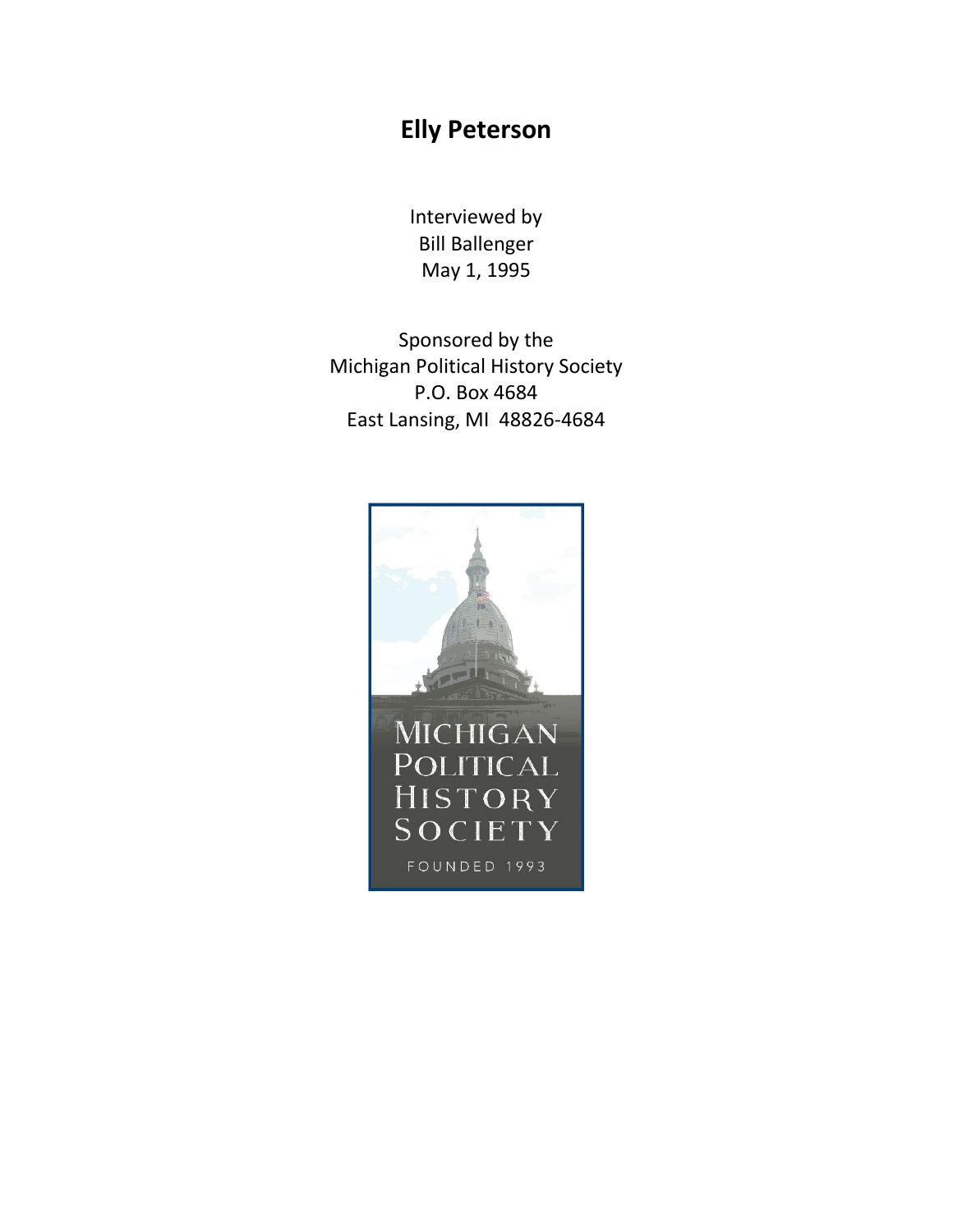|                        | This interview is part of the James J. Blanchard Living Library of Michigan<br>Political History.                                                                                                                                                                                                                                                                                                                                                                                                                                                                                                                                                                                                                                                      |
|------------------------|--------------------------------------------------------------------------------------------------------------------------------------------------------------------------------------------------------------------------------------------------------------------------------------------------------------------------------------------------------------------------------------------------------------------------------------------------------------------------------------------------------------------------------------------------------------------------------------------------------------------------------------------------------------------------------------------------------------------------------------------------------|
| <b>Bill Ballenger:</b> | Hi, I'm Bill Ballenger, editor and publisher of the newsletter Inside Michigan<br>Politics and a member of the Michigan Political History Society, and I'm seated<br>here with a living legend, the first female chairman, and that's what they were<br>called in those days, chairman of a major political party in the history of the<br>United States, Elly Peterson. Elly, nice to have you with us today.                                                                                                                                                                                                                                                                                                                                         |
| Elly Petersen:         | Nice to be with you, Bill.                                                                                                                                                                                                                                                                                                                                                                                                                                                                                                                                                                                                                                                                                                                             |
| <b>Bill Ballenger:</b> | Let me just start out by asking you, what in your early years in Illinois and in the<br>Red Cross in the military during World War II and maybe later on in Eaton<br>County when you moved to Michigan, helped shape your interest in politics or<br>got you motivated to work in politics? Was there a particular candidate at some<br>point in your life that you got excited about?                                                                                                                                                                                                                                                                                                                                                                 |
| Elly Petersen:         | Well, actually, serving in the Red Cross overseas and my husband being in the<br>military really would have turned me off politics if anything because they never<br>took any part in politics, but when we moved to Oak Park, Illinois, everybody<br>that was our friend was in a republican club. It was more social. We didn't know<br>anything about the issues, and they wouldn't have let us take any part in it, but I<br>remember the most gruesome day of my life I think in politics was when they<br>gave us sunflowers to pass out for Alf Landon and we walked down Michigan<br>Avenue in the pouring rain, and the yellow paint going down your arm, and<br>following along in his limousine was Colonel McCormick encouraging us along. |
| <b>Bill Ballenger:</b> | So this was 1936?                                                                                                                                                                                                                                                                                                                                                                                                                                                                                                                                                                                                                                                                                                                                      |
| Elly Petersen:         | Yes, that was when we first did that.                                                                                                                                                                                                                                                                                                                                                                                                                                                                                                                                                                                                                                                                                                                  |
| <b>Bill Ballenger:</b> | Later, didn't you do something for Wendell Willkie?                                                                                                                                                                                                                                                                                                                                                                                                                                                                                                                                                                                                                                                                                                    |
| Elly Petersen:         | Well, I worked as a volunteer passing out literature, but in those days young<br>people and women especially were not expected to do anything that was<br>worthwhile and didn't.                                                                                                                                                                                                                                                                                                                                                                                                                                                                                                                                                                       |
| <b>Bill Ballenger:</b> | So after you got through the 1940 campaign and then your husband Pete went<br>off to war and then you joined the Red Cross, and then you came back to this<br>country, I think you came to Kalamazoo at that point? Isn't that correct?                                                                                                                                                                                                                                                                                                                                                                                                                                                                                                                |
| Elly Petersen:         | Yes, and we were in Kalamazoo when we both went away in the service. We<br>came back to Charlotte. That's when he was transferred here.                                                                                                                                                                                                                                                                                                                                                                                                                                                                                                                                                                                                                |
| <b>Bill Ballenger:</b> | Well at that point, is that where you got active in politics in Michigan, like<br>maybe the Eisenhower campaign in 1952?                                                                                                                                                                                                                                                                                                                                                                                                                                                                                                                                                                                                                               |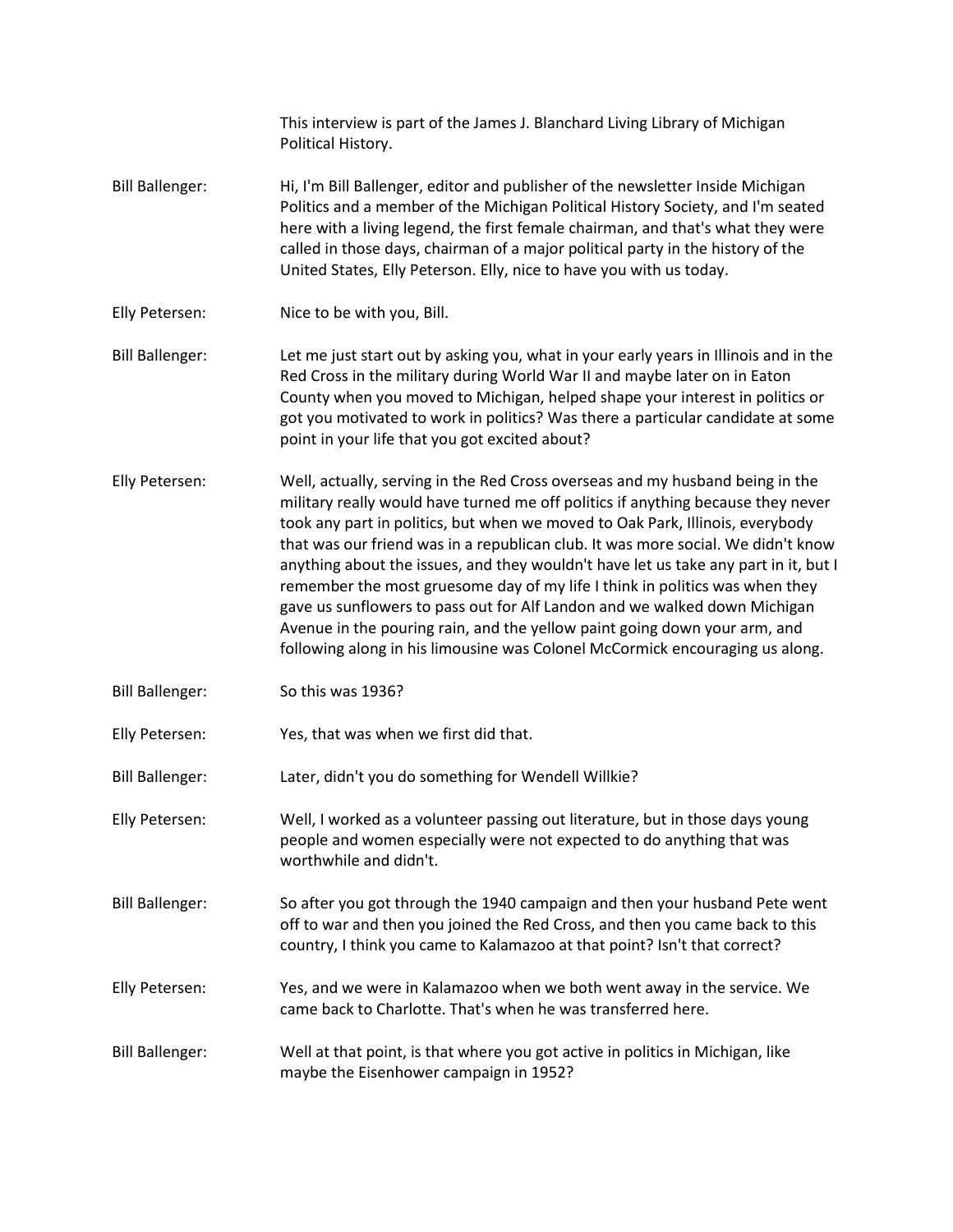Elly Petersen: Well, I got active because I have a friend, Gertrude Powers, and one day I'd been on a trip to the Caribbean. It was April, and I came back and she said that this man that she knew, Larry Lindemer had been elected state chairman and she said, "He needs you over in that office." I said, "I don't want to drive to Lansing." "No," she said, "You've got to go and talk to him." Bill Ballenger: This was like early 1957 I think. Elly Petersen: Right after he got elected, but it was couple months after he got elected, so I went over and Larry was-Bill Ballenger: Floundering around. Elly Petersen: Well, he wasn't exactly floundering, but he didn't have any help, and it sort of appealed to me even though the place was a terrible mess. Bill Ballenger: Wasn't this the old Lincoln House on North Capital? Elly Petersen: That's right, old red brick house. Bill Ballenger: Red brick Victorian, like the houses that are used by Lansing Community College now. Apparently it was a mess, right? Elly Petersen: It was so dirty, and there were piles of paper everywhere, and of course Larry was having trouble sorting it all and the only person there who knew where anything was Arnie Lemon, who was a public relations director. His desk was always two feet high but he could reach right in the middle of it and pull out what he wanted, but that was the way it was. Bill Ballenger: So Larry Lindemer, who was an attorney in private practice and chairman, did he become a full-time chairman of the party or was he kind of putting in part-time and then you came in as his assistant and secretary to begin with and then from then on, kind of built up into other roles, were kind of running the office? Is that what happened? Elly Petersen: Well, I came in just really as a secretary and do anything that came up kind of person. Bill Ballenger: You could take shorthand, couldn't you? Elly Petersen: Yes. I had been a secretary, and so I did all that but Larry would have I think been happy to work full-time, but the party didn't really have the money, so he did do some legal work on the side, and then as we began to pay our debts and build up a little money, well then we could hire some other people to help. Bill Ballenger: Right. Well, now Larry Lindemer told me just this past weekend, he said, "You know, it wasn't a case of Elly Peterson growing on the job from secretary on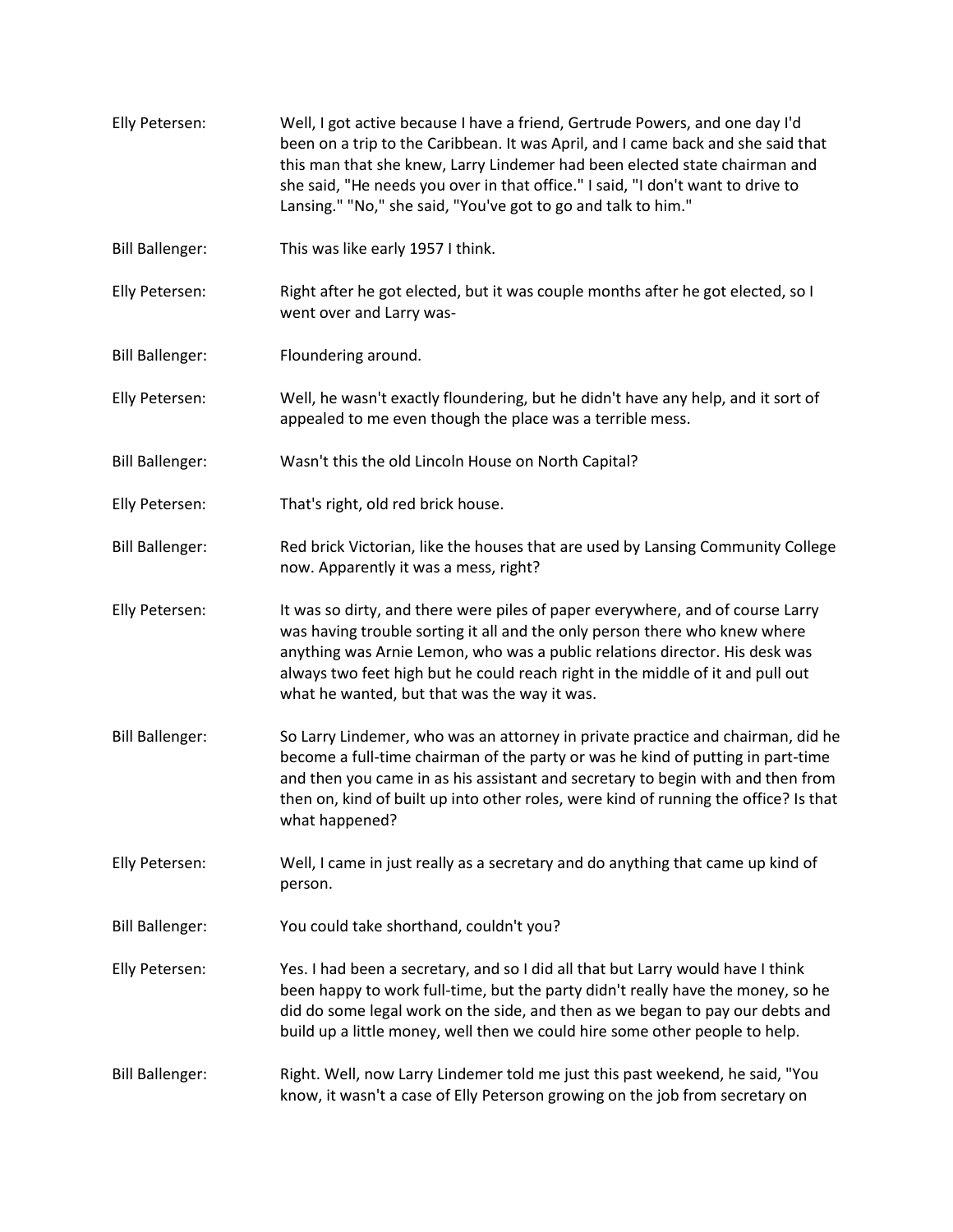|                        | up." He said, "It was a question of the enormous strengths organizationally and<br>otherwise that she brought to the job." He said, "If I, Larry Lindemer, deserve<br>any credit, it's for recognizing what she brought and just standing out of the way<br>and letting her do her thing." Is that true?                                                                                                                                                                                                                                                                                                          |
|------------------------|-------------------------------------------------------------------------------------------------------------------------------------------------------------------------------------------------------------------------------------------------------------------------------------------------------------------------------------------------------------------------------------------------------------------------------------------------------------------------------------------------------------------------------------------------------------------------------------------------------------------|
| Elly Petersen:         | Well, he's being very modest. In those days, people organized every precinct,<br>and I found that more fascinating than anything I'd ever done in my life, and he<br>gave me the responsibility and let me go out and talk to people.                                                                                                                                                                                                                                                                                                                                                                             |
| <b>Bill Ballenger:</b> | How did you organize precincts in those days? What did you tell people?                                                                                                                                                                                                                                                                                                                                                                                                                                                                                                                                           |
| Elly Petersen:         | All right. You'd come out here for example to the city of Charlotte, and you'd<br>first have a Charlotte meeting, and there were a couple precincts and then<br>you'd have a precinct meeting. We had cards that been drawn up nationally that<br>told about every voter, and some people were wonderful precinct people. Some<br>were terrible, but the best precinct people that I developed was an 80 year old<br>woman here in Charlotte who knew every voter in her precinct, how they vote<br>and if they voted, and Denny Dutko from Macomb County who was 16 and later<br>became a democratic legislator. |
| <b>Bill Ballenger:</b> | Right, exactly. He was a great republican precinct.                                                                                                                                                                                                                                                                                                                                                                                                                                                                                                                                                               |
| Elly Petersen:         | Oh, he was one of the best precinct chairman.                                                                                                                                                                                                                                                                                                                                                                                                                                                                                                                                                                     |
| <b>Bill Ballenger:</b> | That was here in Charlotte?                                                                                                                                                                                                                                                                                                                                                                                                                                                                                                                                                                                       |
| Elly Petersen:         | No, no, not here in Charlotte, in Macomb County.                                                                                                                                                                                                                                                                                                                                                                                                                                                                                                                                                                  |
| <b>Bill Ballenger:</b> | Oh, in Macomb County. Okay.                                                                                                                                                                                                                                                                                                                                                                                                                                                                                                                                                                                       |
| Elly Petersen:         | But those were two. I'll never forget them.                                                                                                                                                                                                                                                                                                                                                                                                                                                                                                                                                                       |
| <b>Bill Ballenger:</b> | Well, that's fascinating. Well, did you feel in other words that there were things<br>that you were able to do organizationally then in terms of organizing precincts<br>that you couldn't do today, or is it a question of people just not having the<br>elbow grease or the whatever, the energy, to get out and organize today the<br>way they did then, or do you think it's just such a different game with the<br>media, with TV, radio, and the way campaigns work today, that the way you<br>organized then is just kind of an anachronism today?                                                         |
| Elly Petersen:         | Well, it is. In the first place, people began to be afraid to go door-to-door, which<br>we did. In the second place, they didn't want to do the telephoning, where we<br>were constantly at that. And then, as television developed, everything became<br>money. We had no money, Bill. We operated on a shoestring. I can remember<br>once when we didn't have \$12 to pay the electric bill, and it took Larry quite a<br>while to build up the financial end of it, but it's a totally different business now<br>that people depend on television and radio rather than on person-to-person                    |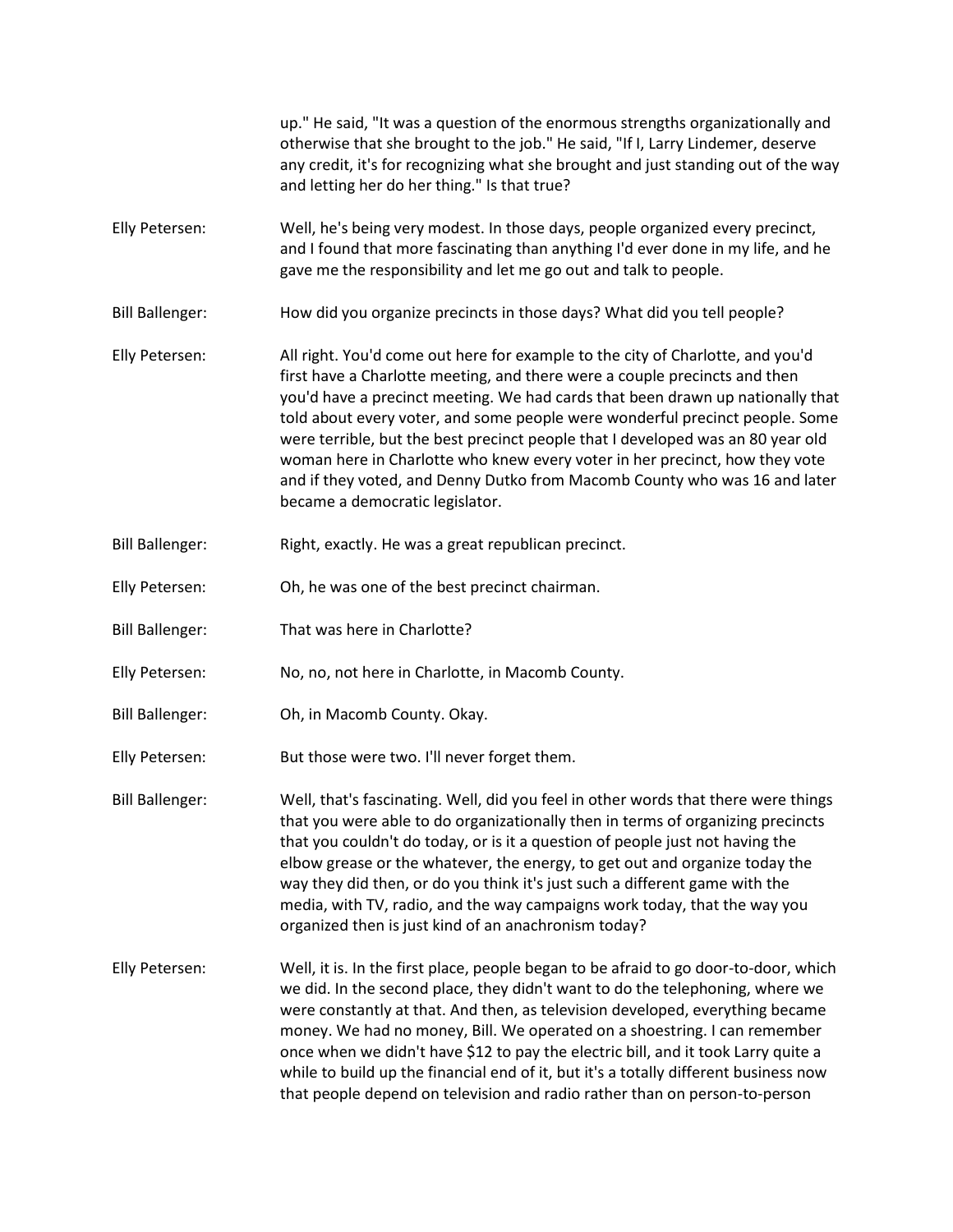|                        | contact. I can remember in the Nixon campaign, there was a headquarters in<br>every county in the state, and that's 83 counties.                                                                                                                                                                                                                                                                                                                                                        |
|------------------------|-----------------------------------------------------------------------------------------------------------------------------------------------------------------------------------------------------------------------------------------------------------------------------------------------------------------------------------------------------------------------------------------------------------------------------------------------------------------------------------------|
| <b>Bill Ballenger:</b> | Now, let me ask you this. In 1961, Larry Lindemer stepped down as chairman.<br>George Van Pearson, who had been the house republican leader, speaker of the<br>house, came in as the chairman of the party and you I believe were elected the<br>vice-chairman.                                                                                                                                                                                                                         |
| Elly Petersen:         | Vice-chairman, yes.                                                                                                                                                                                                                                                                                                                                                                                                                                                                     |
| <b>Bill Ballenger:</b> | And so you served two years in that capacity, right?                                                                                                                                                                                                                                                                                                                                                                                                                                    |
| Elly Petersen:         | I came and was elected in '61, and then I left in October of '63 when Clare Shank<br>called from the National Committee in Washington and asked if I would come to<br>be the assistant chairman of the Republican National Committee, which was<br>quite a big deal for me.                                                                                                                                                                                                             |
| <b>Bill Ballenger:</b> | Right. And during those two and a half years, you worked for George Van<br>Pearson, or with him, I should say. You basically were the ones who would kind<br>of administer the party organization, right. He did more of the speaking.                                                                                                                                                                                                                                                  |
| Elly Petersen:         | Yeah. George Van Pearson was the voice of the party and he was a brilliant<br>speaker, and he knew everything about issues so that he was perfect in that<br>regard. But it would not have been his interest to go out and talk to six people<br>about organizing a precinct, whereas if I got six people together, I thought it was<br>a great night. So, that's what I did, and then we were able to hire a few more<br>people as we got a little money, and so we had others go out. |
| <b>Bill Ballenger:</b> | So you really built up such a reputation as an organizer that the national people<br>took note of you, asked you to come down and be the assistant chairman of the<br>National Committee in late '63, and you apparently did that for what, just about<br>less than a year, because you came back to run for the republican nomination in<br>the US Senate?                                                                                                                             |
| Elly Petersen:         | I just did it until the National Convention, which I believe that year was in July.                                                                                                                                                                                                                                                                                                                                                                                                     |
| <b>Bill Ballenger:</b> | Well now, you had to in other words be down in Washington and you had to be<br>helping organize the republican party nationally at the same time, you were<br>trying to run a campaign for the republican nomination for the US Senate in<br>Michigan against Phil Hart, the incumbent democrat?                                                                                                                                                                                        |
| Elly Petersen:         | No. Well, I wasn't running then. I was running in the primary.                                                                                                                                                                                                                                                                                                                                                                                                                          |
| <b>Bill Ballenger:</b> | Well, I know. I mean, to get the nomination in order to run again, so how could<br>you do that? How could you be in two places at once?                                                                                                                                                                                                                                                                                                                                                 |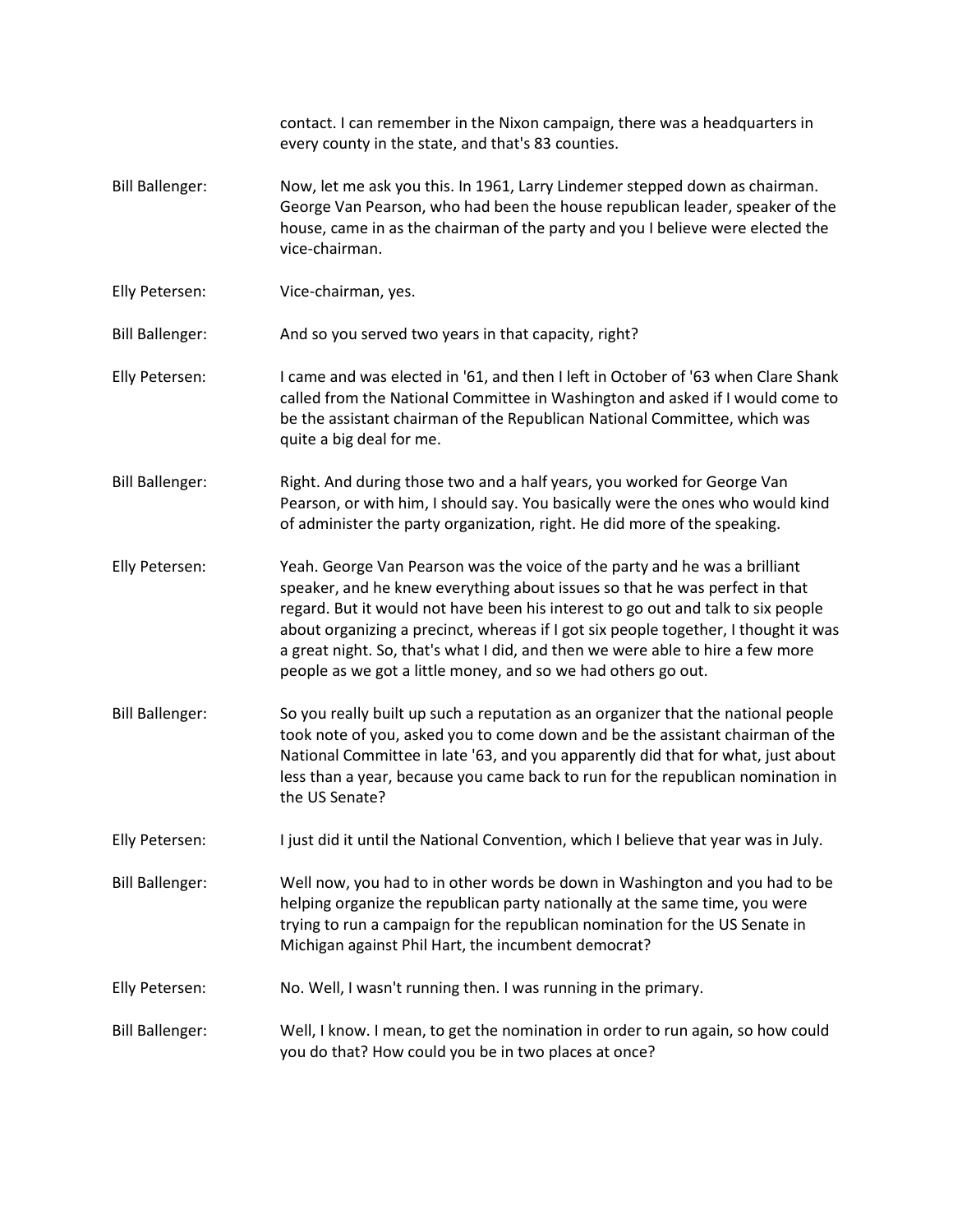Elly Petersen: Well, in the first place, we were looking for 100 people to help us. Gert and Nell Taylor, who lived in Grand Ledge and Joyce Braithwaite and others got together and we ended up with 2000 names. Bill Ballenger: 2000 organizers statewide? Elly Petersen: Yes, who had worked with me and were ready to support me, and so we told them about it and they went to work. I would come back on the weekends or pass through here on my way someplace else. Bill Ballenger: So in other words, you were running against two men, Jim O'Neill, who I think was an elected member of the State Board of Education at that point, and Ed Meade, who was an attorney I think from Grand Haven on the west side of the state, and they were here hammering away full speed and you're down there in Washington during the week with your 2000 volunteers holding the fort, and you come back here on weekends and you actually were able to get through that primary, beat both those men and win the nomination? Elly Petersen: That's right. Bill Ballenger: That's incredible. Elly Petersen: But it wasn't incredible, Bill. It proved the ability of women in politics because those women would raise little tiny sums of money. That's all we had. I think I spent \$23,000 on the primary. Bill Ballenger: Wow. Well, you were the first, undoubtedly you were definitely the first female nominee of either major party for a US Senate seat in Michigan. Elly Petersen: Right. Bill Ballenger: No question about that, but then you found yourself up against Phil Hart in a terrible year for republicans. That was the year of LBJ's landslide win over Barry Goldwater and republicans of course took a terrible bath in every state. You were up against an incumbent democratic senator who had been in one term. What did you feel like between August and November? I mean, could you see how difficult it was, and what was your reaction to Phil Hart as a political figure? Elly Petersen: Well, first, I don't think there was any intention that I would beat Phil Hart. He was a fine senator and a fine man. What my position was to try to hold the party together because you remember, George Romney and Barry Goldwater were not getting along, and the Goldwater people were furious, so we had that . Then, we had the Romney people who weren't gonna have anything to do with Goldwater, and so my principle job was to hold the party together. Elly Petersen: Now, the funny part of it is, I've had women say to me, "But oh, I thought you'd win it." Well, I never thought I'd win it, and I shouldn't because Phil Hart was a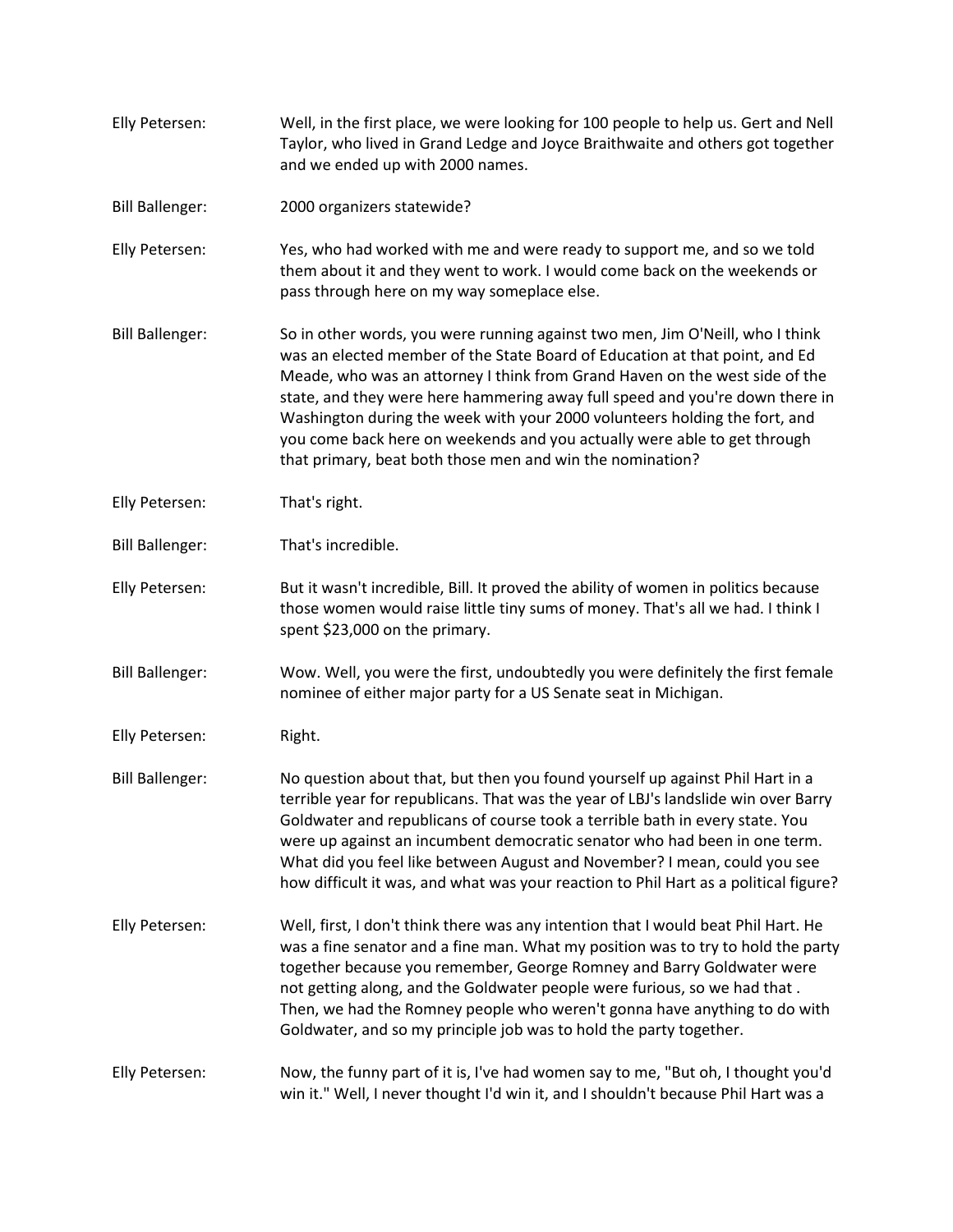|                        | brilliant man, but that was the principle job and that's what I could do. So, I<br>campaigned around the clock and these women, they did everything and they-                                                                                                                                                                              |
|------------------------|--------------------------------------------------------------------------------------------------------------------------------------------------------------------------------------------------------------------------------------------------------------------------------------------------------------------------------------------|
| <b>Bill Ballenger:</b> | Did you have any debates with Phil Hart? Did you ever have a debate?                                                                                                                                                                                                                                                                       |
| Elly Petersen:         | No, no, no. He hardly campaigned. We used to laugh about that after the<br>election. John Lowell traveled with me and it was so terrible for John Lowell<br>because he had to get up and we went from about 6 in the morning 'til 10 at<br>night, and the guy covering Phil Hart didn't have to go out at all, but we had a<br>lot of fun. |
| <b>Bill Ballenger:</b> | Well, okay. So, the election is over in November of 1964. George Romney wins<br>reelection despite the Goldwater landslide. You lose. Michigan, you lost a lot of<br>congressmen. You lost a lot of legislators, and what happened to you? You went<br>off on a vacation to Florida?                                                       |
| Elly Petersen:         | I went to the Virgin Islands.                                                                                                                                                                                                                                                                                                              |
| <b>Bill Ballenger:</b> | Virgin Islands, and you figured, what, your life in politics was over?                                                                                                                                                                                                                                                                     |
| Elly Petersen:         | I thought it was through. I didn't want to go back to working in the organization<br>because I think I have always felt that these aren't lifetime jobs, and so I was<br>glad to turn that over to somebody else, so I just went on vacation.                                                                                              |
| <b>Bill Ballenger:</b> | So then what?                                                                                                                                                                                                                                                                                                                              |
| Elly Petersen:         | Well, in January I had come back and Joyce Braithwaite said to me, "Let's go in<br>to the"                                                                                                                                                                                                                                                 |
| <b>Bill Ballenger:</b> | She was your good friend from Charlotte.                                                                                                                                                                                                                                                                                                   |
| Elly Petersen:         | Yes.                                                                                                                                                                                                                                                                                                                                       |
| <b>Bill Ballenger:</b> | She worked for the state accident fund. She never actually technically worked<br>for you before. She later became your secretary when you were state chairman,<br>right?                                                                                                                                                                   |
| Elly Petersen:         | When I became state chairman, yes.                                                                                                                                                                                                                                                                                                         |
| <b>Bill Ballenger:</b> | And she, what, called you up and said what?                                                                                                                                                                                                                                                                                                |
| Elly Petersen:         | "Let's go over to the state central meeting." So, we got a room at the Jack Tar<br>Hotel.                                                                                                                                                                                                                                                  |
| <b>Bill Ballenger:</b> | Right across from the Capitol, what is now the Olds Plaza.                                                                                                                                                                                                                                                                                 |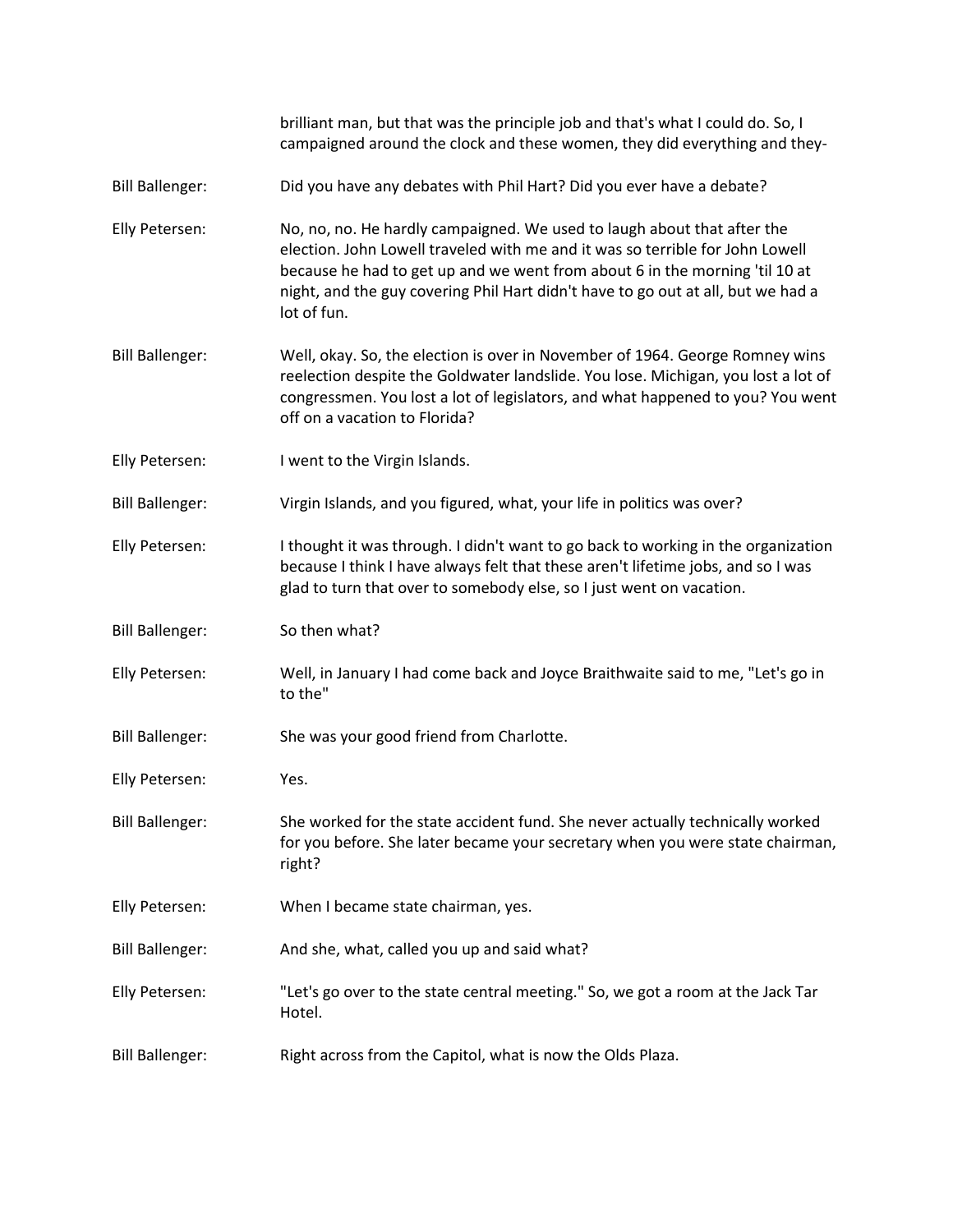- Elly Petersen: And then everybody went to the Jack Tar in those days, so we went in. We just had lots of fun seeing people. I always go to bed early, so about 11:00, I folded up and Joyce was running around. She could barely get through the door. She said, "You're never going to believe this. They're talking about you for state chairman." I said, "Don't be silly." I just turned over and went to sleep. I thought that was the dumbest thing, but she was out all night I think.
- Bill Ballenger: She was probably drumming up support, huh?
- Elly Petersen: Well, she'd heard it from a couple legislators I guess. One of them was Emil Lockwood, I remember, but I don't remember all of them.
- Bill Ballenger: He was a republican leader, Emil Lockwood.
- Elly Petersen: Well, they wanted Art Elliott to get out.
- Bill Ballenger: They are trying to recruit you, and they wanted to get Art Elliott, the incumbent chairman out, and so then what happened? You're sleeping and Joyce is running around? Then what?
- Elly Petersen: Well, then apparently somebody finally called Romney and he came down to his office and I believe he had Millikan come down to his office, and they begin to calling congressmen. Here are all these county chairmen who had told Romney that Art Elliott had done everything he could, which I firmly believed he did in 1964. All were saying, no, they didn't want him as chairman.
- Bill Ballenger: They wouldn't say it to his face.
- Elly Petersen: They wouldn't say it to his face, no. And so, Art I'm sure felt fairly secure because I thought he had done a great job. So then about 8:00 in the morning, the phone rang, and it was George Romney. At that time, Pete always said if George Romney said, "Jump," I'd say, "How far?" I was scared to death of him. So, he said he wanted me to come over to his office. Joyce said, "I knew it, I knew it."
- Bill Ballenger: She felt vindicated, huh?

Elly Petersen: Yes. So I went over to his office and he told me about how he and Millikan had done that and I said, "I can't be state chairman. They don't have women state chairmen." He told me he thought I knew more people than anybody in the party, and I'd been in every county, and he thought I could do it.

Elly Petersen: Well, I thought, "Well, I'd better go home and talk to Pete about this." So, Joyce and I went home and on the way to Charlotte, Joyce said, "Oh, isn't this exciting?" I said, "Joyce, two years from now we may be Art Elliott."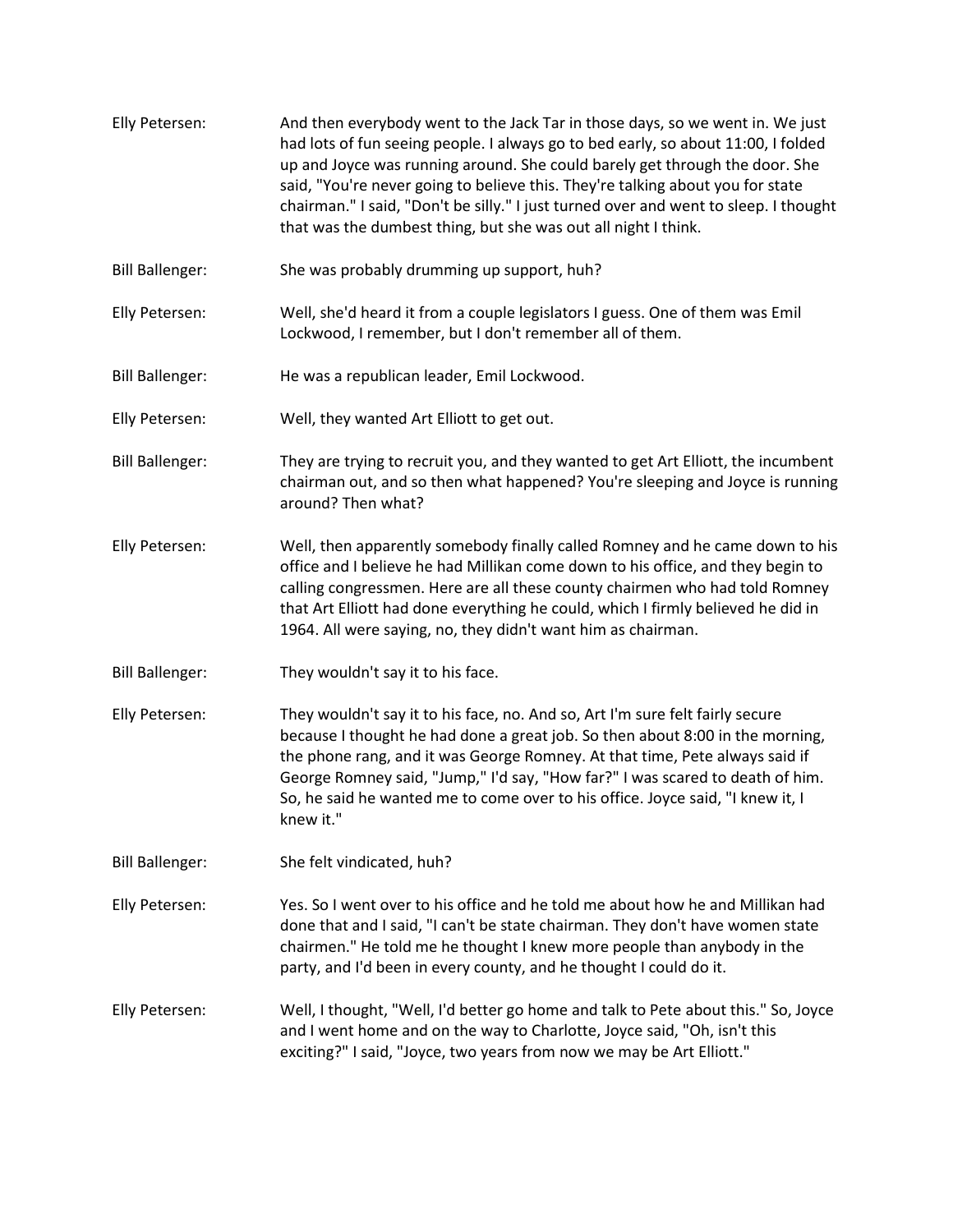| <b>Bill Ballenger:</b> | Exactly. Well, so what, Pete gave you his blessing? He didn't have any choice,<br>huh?                                                                                                                                                                                                                                                                                                                                                                             |
|------------------------|--------------------------------------------------------------------------------------------------------------------------------------------------------------------------------------------------------------------------------------------------------------------------------------------------------------------------------------------------------------------------------------------------------------------------------------------------------------------|
| Elly Petersen:         | I think he just shook his head.                                                                                                                                                                                                                                                                                                                                                                                                                                    |
| <b>Bill Ballenger:</b> | Shook his head. Well, what about Art Elliott? I mean, did you ever talk to Art?                                                                                                                                                                                                                                                                                                                                                                                    |
| Elly Petersen:         | We talked to him and Art said if they didn't want him as chairman,                                                                                                                                                                                                                                                                                                                                                                                                 |
| <b>Bill Ballenger:</b> | But he wasn't bitter against you?                                                                                                                                                                                                                                                                                                                                                                                                                                  |
| Elly Petersen:         | He wasn't bitter. No, we remained very good friends.                                                                                                                                                                                                                                                                                                                                                                                                               |
| <b>Bill Ballenger:</b> | Well, let me ask you this. Beyond you're saying, "They'll never elect a woman as<br>state chairman," was there any doubt in your mind really that you could do the<br>job?                                                                                                                                                                                                                                                                                         |
| Elly Petersen:         | No.                                                                                                                                                                                                                                                                                                                                                                                                                                                                |
| <b>Bill Ballenger:</b> | I mean, you knew you could do the job.                                                                                                                                                                                                                                                                                                                                                                                                                             |
| Elly Petersen:         | The part that bothered me, Bill, was raising the money, because I always<br>thought most of the chairman in those days could write checks for \$1000 and<br>that's hard to do in those days for us. So I did worry about the money, but when<br>I met with the money people and the leaders, they all said, "You don't have to<br>worry about money. We'll raise it." Well, that's the laugh of the century, too. I<br>mean, don't believe everything you're told. |
| <b>Bill Ballenger:</b> | Right, exactly.                                                                                                                                                                                                                                                                                                                                                                                                                                                    |
| Elly Petersen:         | But anyway, I thought I'd make a run for it, so I resigned at the State Central and<br>hit the roads. I traveled almost to all the counties and certainly all the districts.                                                                                                                                                                                                                                                                                       |
| <b>Bill Ballenger:</b> | Right.                                                                                                                                                                                                                                                                                                                                                                                                                                                             |
| Elly Petersen:         | I worked up a program because that's what I believed in, volunteerism and<br>organization, and so I would go and present that.                                                                                                                                                                                                                                                                                                                                     |
| <b>Bill Ballenger:</b> | Well now of course in '66, after you'd been chairman for about a year and a half,<br>a year and nine months, arguably your greatest achievement, probably one of<br>the greatest achievements for any party official in the republican party since<br>World War II when the republican party made such a comeback in 1966. Was<br>that your highlight, you think, of your term as chairman in those four years?                                                    |
| Elly Petersen:         | I would think so, but see, I couldn't take that credit alone because Bill<br>McLaughlin was my vice chairman, and he was a superb organizer and speaker.<br>And even with little children, he worked night and day, and we had a wonderful                                                                                                                                                                                                                         |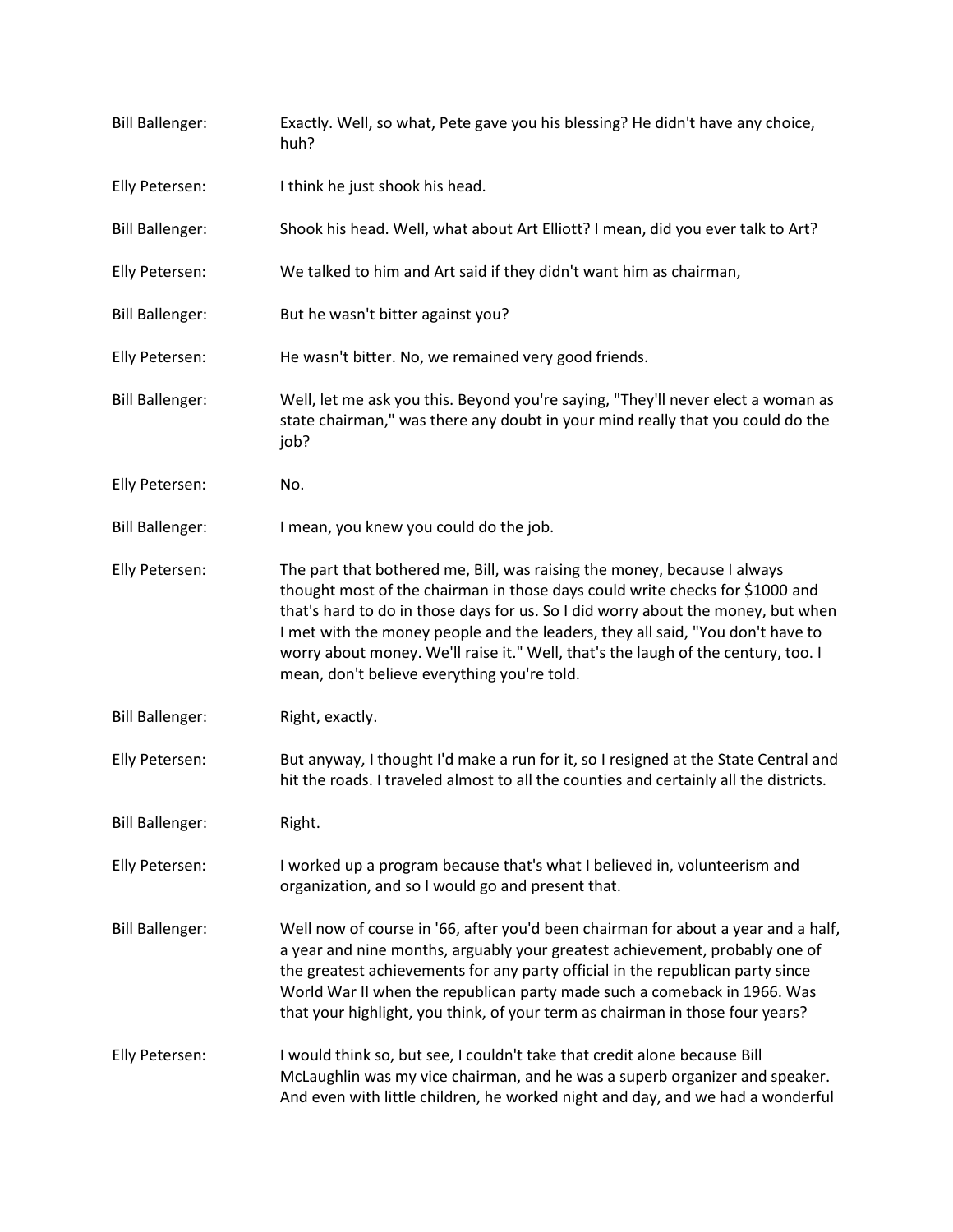staff, Joyce and Jerry Rowe and Jenny Kennedy. They all worked hard, and of course the strength of George Romney and Bill Millikan. I mean, people liked them. They liked Bob Griffin. Three honorable men. I think that's one of the high points of my career is that I was fortunate to work for three men, honorable, decent, good citizens.

Bill Ballenger: Right. Did you work closely with the Romney and Milliken in the Griffin campaigns? For that matter, Bob Griffin that year was running against Soapy Williams for US Senate. In terms of devising the strategy for the party, you may remember they ran a Romney action team campaign. You had bumper stickers with Romney-Griffin and Romney-Milliken and everything was tied in together, all the top to bottom governor right on down to county board of supervisors almost. Was that something that you felt that you kind of honed to perfection in that particular year, or was that something you'd basically done as far as you could do it or as well as you could do it all the way along during the '50s and '60s when you worked for the party in other capacities?

Elly Petersen: Well, I think for one thing, people had been so turned off by the bitterness that was engendered during the 1964 campaign that people were delighted to see everybody pulling together, the whole team working together. That was I think due to the strength of those three men and the fact that they were so honorable. And so, that I think was good, but we just had a smooth-running organization.

- Bill Ballenger: What was your biggest disappointment if you had to put your finger on one let's say during your tenure in those four years, 1965 to '69 as a chairman of the party? Did you have a big disappointment? Was there something that you didn't accomplish that you wanted to accomplish in your organization in terms of somebody getting elected or not elected?
- Elly Petersen: Well, one of the strongest programs that I had was called Action Now, and I was trying to sell republican workers on the idea that their volunteerism was tied in with being a republican and that all that should work together. And so, we devised volunteer programs that were run by the republican party. I had a good troupe of women working on that and quite a few men, and I was so proud of that because we got acres of publicity, like in the riot in Detroit in 1967. We sent the food down and we never got any credit for it, but we sent the food by the truckload down to Detroit because our people were organized and wanted to help. One little lady came into the armory in Lansing and brought a plate of brownies to go down. I think the sailors who were packing the boxes took them. But we did lots of things like that in that era that didn't show up at the time, and really, were building for the future. I guess my biggest disappointment in political life was that there were very few people could see the future of that.

Bill Ballenger: They didn't keep it going after you left.

Elly Peterson: They didn't keep it going.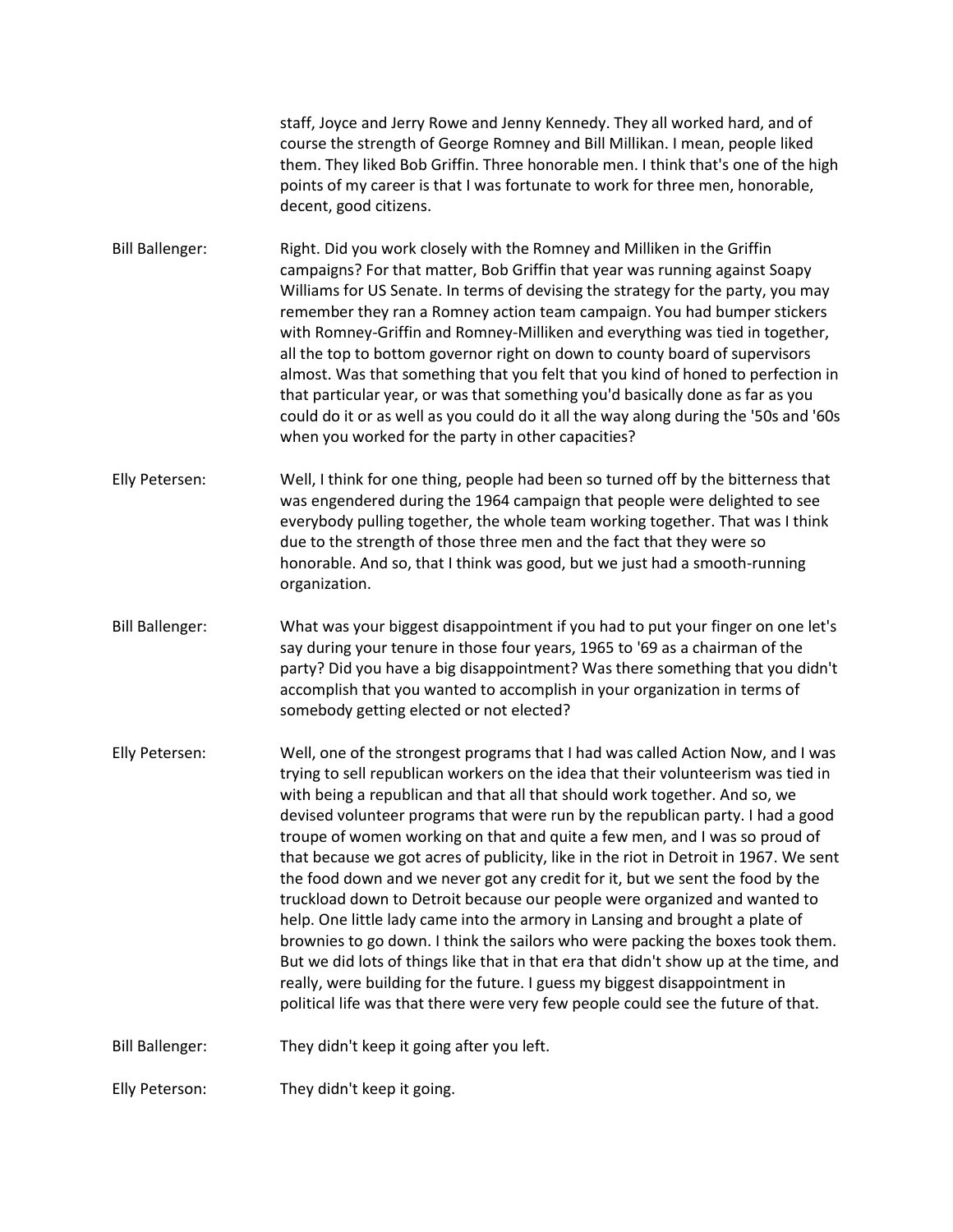| <b>Bill Ballenger:</b> | It kind of died on the vine.                                                                                                                                                                                                                                                                                                                                                         |
|------------------------|--------------------------------------------------------------------------------------------------------------------------------------------------------------------------------------------------------------------------------------------------------------------------------------------------------------------------------------------------------------------------------------|
| Elly Peterson:         | Romney tried to do something in Washington, but the average male chairman<br>thought, you know. I worked with some fine state chairmen. Bob Ray became<br>governor of Iowa, you know, and all.                                                                                                                                                                                       |
| <b>Bill Ballenger:</b> | Right.                                                                                                                                                                                                                                                                                                                                                                               |
| Elly Peterson:         | And they did use the program a little.                                                                                                                                                                                                                                                                                                                                               |
| <b>Bill Ballenger:</b> | Don't you think it was peculiarly a woman's type of program? I mean, kind of a<br>hands-on, people oriented person to person cooperative program that maybe<br>only a woman chairperson could have really foreseen and really worked on and<br>organized to the extent that it could be done well. Men weren't so likely to be<br>that interested.                                   |
| Elly Peterson:         | Well, the men here in Michigan, the young Republican men were wonderfully<br>supportive. They taught the young students in the ghettos and that kind of<br>thing. But I presume it was more women probably were involved than men. But<br>some of the men took to the program very well and it gave us something to do<br>in an off-election year, Bill.                             |
| Elly Peterson:         | Parties, organizations, didn't have anything to do in an off-election year except<br>have a speaker come. These people were working, we had over 550 volunteer<br>programs throughout the state.                                                                                                                                                                                     |
| <b>Bill Ballenger:</b> | Let me ask you this, particularly when you started Action Now and what you did<br>with it, what was your view of the Democratic Party? Your adversaries all during<br>this period, from '57 right up until 1970, '72? Did you see the Michigan<br>Democratic Party as evolving or changing during that time, were they pretty<br>much the same? How did you look upon the Democrats? |
| Elly Peterson:         | When I first started, they were totally oriented to labor. Labor ran the party and<br>called the shots, and raised the money and all that. And in those days, they<br>could turn down an assembly line and they had Coke and they educated their<br>people. And I was somewhat envious of their educational programs because<br>they were excellent.                                 |
| Elly Peterson:         | But as time passed, those people moved away from the Democratic Party and<br>labor just didn't have the strength it had.                                                                                                                                                                                                                                                             |
| <b>Bill Ballenger:</b> | So you felt there was a weakening of labor's influence during the time you<br>actually worked for the Republican Party?                                                                                                                                                                                                                                                              |
| Elly Peterson:         | Yes.                                                                                                                                                                                                                                                                                                                                                                                 |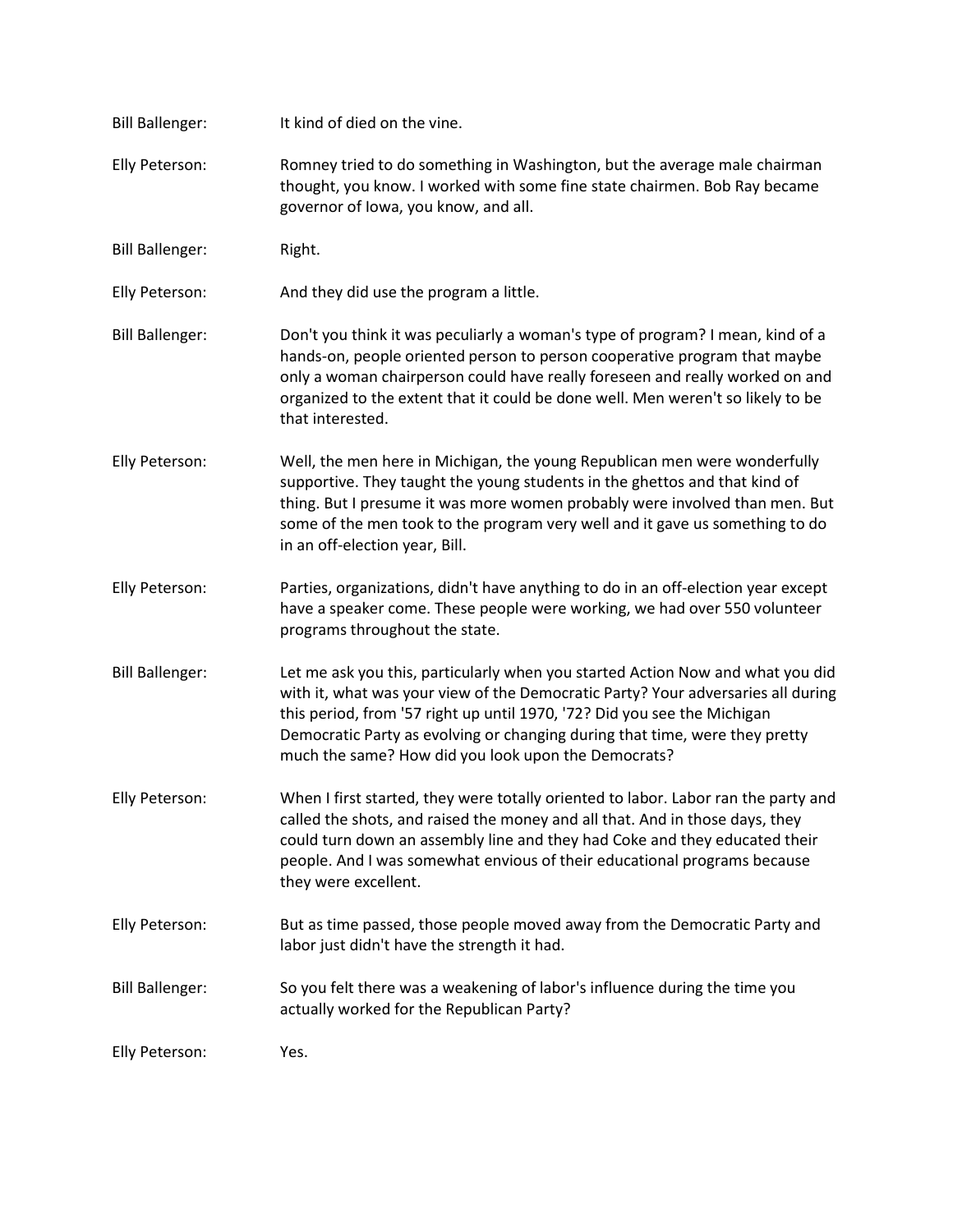| <b>Bill Ballenger:</b> | That's interesting because a lot of people contend today that organized labor's<br>still too powerful.                                                                                                                                                                                                                                                                      |
|------------------------|-----------------------------------------------------------------------------------------------------------------------------------------------------------------------------------------------------------------------------------------------------------------------------------------------------------------------------------------------------------------------------|
| Elly Peterson:         | Well all they have to take a look at is what they're able to do. They haven't won<br>any elections around Michigan for a while, they can't turn out the vote like they<br>did.                                                                                                                                                                                              |
| <b>Bill Ballenger:</b> | That's true, that's true.                                                                                                                                                                                                                                                                                                                                                   |
| Elly Peterson:         | And it may just be my opinion, but my opinion is, if they don't have, I think don't<br>think they have the people and I don't think they have the strength but I think<br>they still have a lot of power.                                                                                                                                                                   |
| <b>Bill Ballenger:</b> | So in other words, they may be powerful enough to get somebody nominated in<br>a primary, but after that they have a heck of a tough time in a general election<br>trying to win Republicans and Independents compared to what they were able<br>to do back in the '50s and '60s.                                                                                           |
| Elly Peterson:         | We didn't find during my tenure, that there was much democratic organization,<br>right here in Eaton County there wasn't. And yet, there were a lot of Democrats.<br>But they never seemed to bring them together. They just sort of depended on<br>the labor unions to turn out the vote.                                                                                  |
| <b>Bill Ballenger:</b> | How did you get along with legislative leaders when you were state chairman?<br>In other words, people like Emil Lockwood who was the Senate Republican<br>Majority Leader, Bob Waldron who was Speaker of the House?                                                                                                                                                       |
| Elly Peterson:         | We tried to build a bridge between the party and the legislature, which I don't<br>think other people had done. We'd have them to breakfast meetings and we put<br>on programs where if someone wasn't sure of themselves in their speaking<br>ability, we'd try to teach them how to give a good speech, I guess.                                                          |
| <b>Bill Ballenger:</b> | You mean you tried to actually help legislators make better speeches, huh?                                                                                                                                                                                                                                                                                                  |
| Elly Peterson:         | And Harold McClure was one of our finance men and he wanted it fixed so the<br>legislator didn't have to worry about collecting his own money, he'd get it from<br>the party. And so they tried that. That didn't work forever, I don't think. That<br>was short lived. But we did actually try to build a bridge with them. And at that<br>time, we got along very nicely. |
| <b>Bill Ballenger:</b> | Now, wasn't Emil Lockwood the chairman of the Richard Nixon campaign for<br>president in '68 in Michigan?                                                                                                                                                                                                                                                                   |
| Elly Peterson:         | Yes. Yes, when I was chairman.                                                                                                                                                                                                                                                                                                                                              |
| <b>Bill Ballenger:</b> | When you were the state chairman. But, you had to work pretty closely<br>together then, right?                                                                                                                                                                                                                                                                              |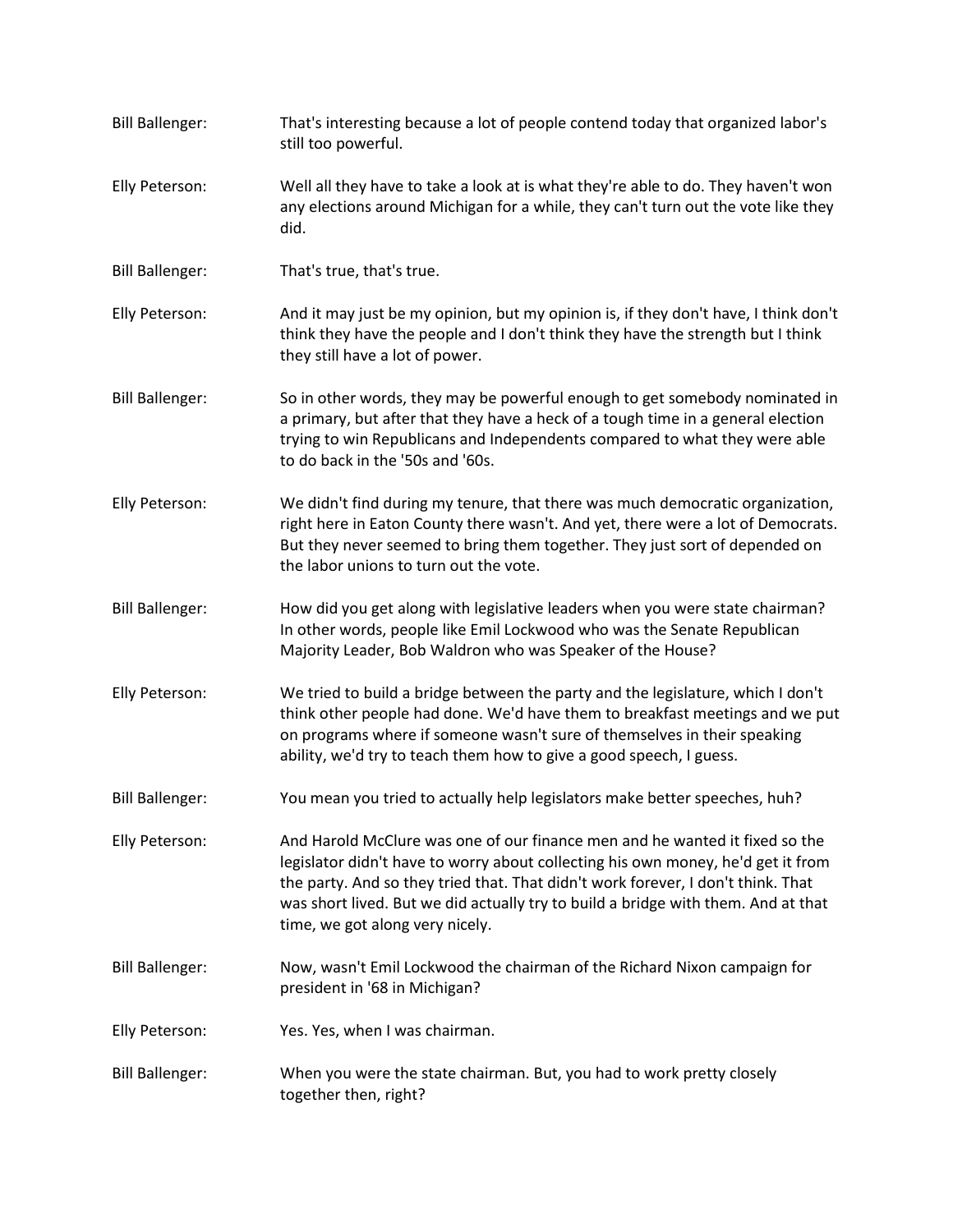| Elly Peterson:         | Yes, in fact, we went to California to the first meeting that John Mitchell had. He<br>just was so happy to have a woman come to that meeting.                                                                                                                                                                                                                                                                                                                                                                                                                                                                                                                                                                                                                                                   |
|------------------------|--------------------------------------------------------------------------------------------------------------------------------------------------------------------------------------------------------------------------------------------------------------------------------------------------------------------------------------------------------------------------------------------------------------------------------------------------------------------------------------------------------------------------------------------------------------------------------------------------------------------------------------------------------------------------------------------------------------------------------------------------------------------------------------------------|
| <b>Bill Ballenger:</b> | Oh, he was?                                                                                                                                                                                                                                                                                                                                                                                                                                                                                                                                                                                                                                                                                                                                                                                      |
| Elly Peterson:         | No.                                                                                                                                                                                                                                                                                                                                                                                                                                                                                                                                                                                                                                                                                                                                                                                              |
| <b>Bill Ballenger:</b> | Not two, huh?                                                                                                                                                                                                                                                                                                                                                                                                                                                                                                                                                                                                                                                                                                                                                                                    |
| Elly Peterson:         | He was the biggest chauvinist I have ever encountered.                                                                                                                                                                                                                                                                                                                                                                                                                                                                                                                                                                                                                                                                                                                                           |
| <b>Bill Ballenger:</b> | Is that right? Well, no wonder Martha had problems, huh?                                                                                                                                                                                                                                                                                                                                                                                                                                                                                                                                                                                                                                                                                                                                         |
| Elly Peterson:         | Yeah, right.                                                                                                                                                                                                                                                                                                                                                                                                                                                                                                                                                                                                                                                                                                                                                                                     |
| <b>Bill Ballenger:</b> | You were pretty sympathetic with her I imagine, later on when she started, you<br>know, unburdening herself.                                                                                                                                                                                                                                                                                                                                                                                                                                                                                                                                                                                                                                                                                     |
| Elly Peterson:         | He really, he just did not believe women had any part. But I knew my state and I<br>knew my people. And that's one thing. And that was why I had such a good<br>working relationship with other state chairmen.                                                                                                                                                                                                                                                                                                                                                                                                                                                                                                                                                                                  |
| Elly Peterson:         | The first meeting I went to, Ray Bliss was the national chairman and, see, he<br>would never let a woman in the meeting. If a woman came with a proxy from<br>the state chairman, he wouldn't let them have the proxy. But he couldn't turn<br>me down because I was the state chairman. So I got in there, and every time he<br>was would swear, he would say, "Excuse me." And finally I said, "Ray, let's, you<br>know, knock it off. My husband's in the army. I know probably more words than<br>you know." And he became at ease and we had a good, wonderful working<br>relationship. I respected and admired him. And he, of course, was the builder of<br>the big city. He felt we shouldn't write big cities off and I felt that way too. Then<br>we got along just fine from then on. |
| <b>Bill Ballenger:</b> | You had to break down the resistance a little bit at the outset.                                                                                                                                                                                                                                                                                                                                                                                                                                                                                                                                                                                                                                                                                                                                 |
| Elly Peterson:         | Oh, you had to do that every place. The first finance meeting I went to, in Max<br>Fisher's office, he told me they were going down to some private men's club and<br>I could down and have lunch in the basement with his secretary.                                                                                                                                                                                                                                                                                                                                                                                                                                                                                                                                                            |
| <b>Bill Ballenger:</b> | And Max Fisher was your main finance chairman, yeah.                                                                                                                                                                                                                                                                                                                                                                                                                                                                                                                                                                                                                                                                                                                                             |
| Elly Peterson:         | Yeah, I was the one that was going to spend the money and direct the<br>organization and so it wasn't easy being a woman in politics in those days.                                                                                                                                                                                                                                                                                                                                                                                                                                                                                                                                                                                                                                              |
| <b>Bill Ballenger:</b> | But I got a feeling it didn't deter you too much, right?                                                                                                                                                                                                                                                                                                                                                                                                                                                                                                                                                                                                                                                                                                                                         |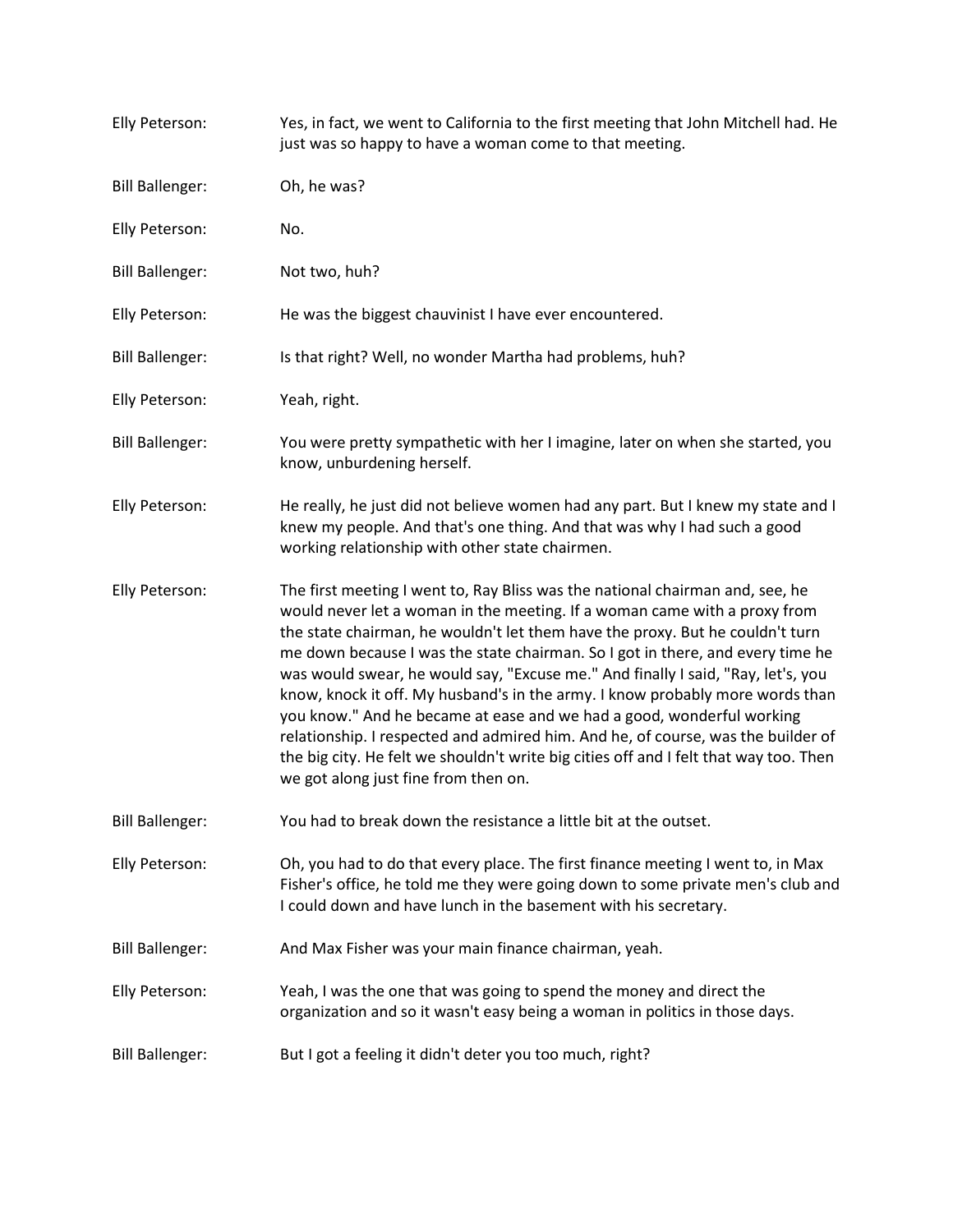Elly Peterson: No, you just sort of took it. I mean, you knew if you were going to do it, you had to accept all that. And I had, you know, Romney, Milliken and Griffin, they weren't that way at all. Bill Ballenger: Right. And so they gave you a lot of support that way. Elly Peterson: They did. They did. Bill Ballenger: But you didn't have any trouble really confronting somebody like Ray Bliss or John Mitchell in a sense, if you saw they were hostile or uncomfortable. The woman saying the things to them that you just described saying and just getting them to turn around on a dime basically and say, "Gee, I'd better just shake off my old biases here. Elly Peterson: We had an arm's length. The Nixon white house did not approve of women either. They had very few women working there. Rosemary Wood was Nixon's secretary, but Haldeman and Erlichman didn't approve of women either. And I remember once when I wanted to make some recommendations about appointments and nobody knew anything about appointments. But we had been sort of involved here, so I called up and one of the men said, well, I wasn't his dish of tea. So I just called back his secretary and I said, "I'd just like him to know that I don't plan to sleep with him I just want to give him a couple of names of women who would be a good appointment." Well, I never did care for that man. They were chauvinists in the white house. Bill Ballenger: Let me ask you, George Romney, of course, as you say, was not, as you describe it, anti-female at all, and yet he used to go around and say this, he used to say, "Elly Peterson thinks like a man, looks like woman and works like a dog." And of course, he always got big laughs and everything else. Elly Peterson: From everybody but me. Bill Ballenger: Well, that's what I was wondering. But why, you? What did you think? Elly Peterson: Well, those things are patronizing, you know. And I always said that when he said that, he meant that I think like men think they think. Because I found woman after woman throughout this entire nation who were very smart politically. They really, Pat Hidden, California, Lorraine Orr in Nebraska. Right here in Michigan, Gert Powers and Joyce Braithwaite. Oh, I had about 28 women in my group and they were wonderful strategists, fundraisers, whatever you gave. But, it was just a hard battle. Bill Ballenger: So you just kind of cringed inwardly when George Romney would say this, not say anything outwardly, but you didn't really ... you thought this is loony tunes but this is the kind of stuff a woman has to put up with in public life.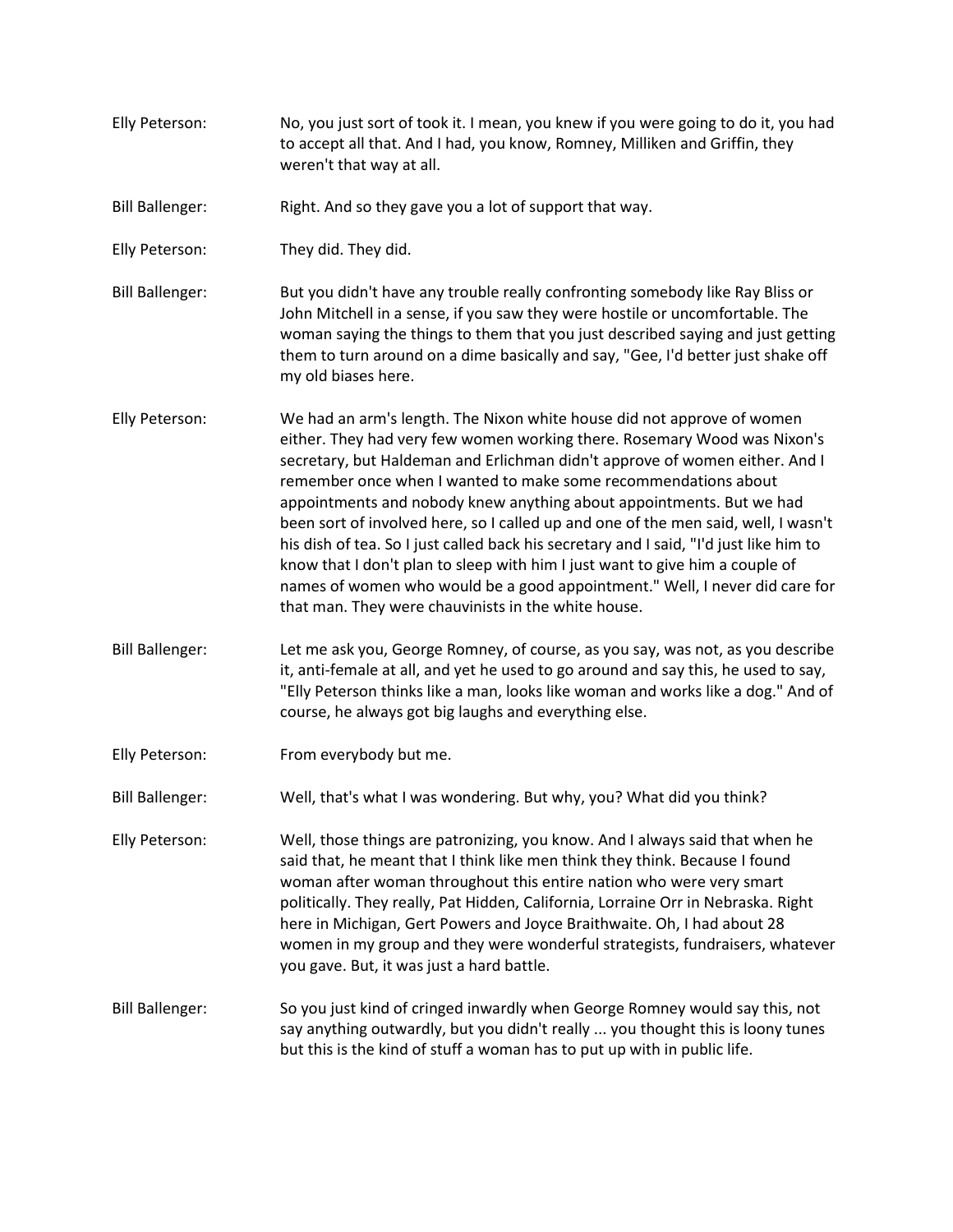Elly Peterson: That's right. You just had to put up, and he thought he was complimenting me, you know. Bill Ballenger: Right. Exactly. Elly Peterson: And that of course is, now, Bill McLaughlin would never have any problem with that at all. It didn't bother him that I was state chairman and he was vice chairman. And so, some men can take it. I always thought a man had to be awfully sure of themselves, Bill. My husband could stand me being gone and being in the public eye because he was absolutely confident of his own ability. Bill Ballenger: Right. Elly Peterson: But men that aren't confident of their ability are afraid of women. Bill Ballenger: That makes a big difference. Bill Ballenger: Let me ask you about a few political personalities that we've touched on so far, some that we haven't just to get your quick impressions. Bill Ballenger: Richard Nixon. Elly Peterson: Richard Nixon, to my way of thinking, was the most brilliant politician probably the nation has seen but he was so insecure. I remember once he and I were flying alone to the Upper Peninsula, and this was before, I guess when I was running for the senate, and he gave me a lecture on counting votes that I never forgot. He knew all of that. And when I became assistant chairman, he said to me, I told him I was going to have a Jewish women's organization and a black women one, and an ethnic group because their culture isn't the same. He thought that was a great idea and called other people. He was very knowledgeable, but it was so difficult to get to see him. He had told Roger Morton and me when were elected that we would have access, but it was very difficult to see him. Bill Ballenger: But the Prussian Guard. Elly Peterson: The Prussian Guard, yeah. Bill Ballenger: That sort of thing. Elly Peterson: It kept you away, but it didn't bother us. We just went ahead on our own. But, Nixon, if he just didn't have that insecure feeling. It was too bad. Bill Ballenger: What about Bill Milliken? Elly Peterson: Oh, Bill Milliken, everybody loved him and everybody respected him and everybody wanted to know him better. And Helen was so naïve when she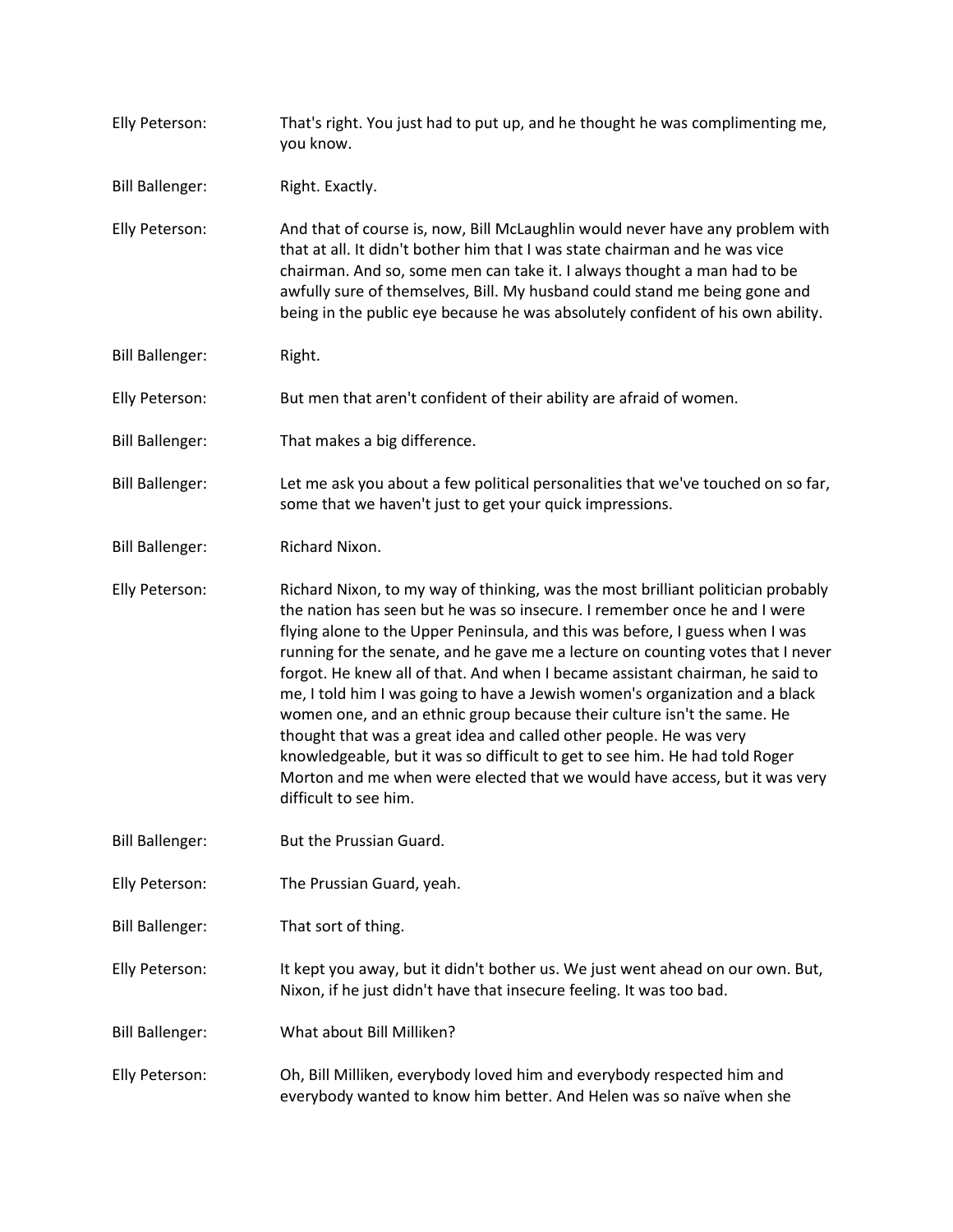started, but she grasped the essence of the women's movement, you know? And both of them, I think are fine examples. Bill Ballenger: Did Bill Milliken end up being a different kind of governor than you would have thought he would have been back in 1964? Elly Peterson: Bill, I wasn't here. I really don't know a great deal about that. That's when I worked in Washington a while and then lived most of the time in Hawaii. So I really can't tell you that. I know that I never saw anyone who had the following he had. Bill Ballenger: How about Zolton Ferency? Elly Peterson: Oh I loved him. He was so funny. He always had a funny remark to make. And somebody asked him if he worried about working against a woman and he said, "Oh she's an old political warhorse with the scars of many battles." And I said, "I hope I give you a few, Zolton." But I had two farewell parties, both times I went to Washington, and he showed up at each one. Bill Ballenger: At each one? I'll be darned. That's something. What about Millie Jeffrey? Did you know her? Elly Peterson: Millie? Oh yeah. She and I knew each other through the Equal Rights Amendment and through the women's movement. And I'm a great admirer of hers. She's a stalwart and she gave much of her life to promote women and their interests. Bill Ballenger: What about Lyndon Baines Johnson? Elly Peterson: I didn't know him. Now Lady Bird was wonderful to me. He died before I got to know Lady Bird, but I lived with Liz Carpenter in 1976 and she was the secretary, the press secretary. And through her and going to Texas, I got to know Lady Bird and she was wonderful to me. I've been entertained in her home many times. Elly Peterson: And one time, she had a party and she had all the political writers there, Tom Wicker and people like that. And Lady Bird didn't have a party where you just came around and had a drink and an hors d'oeuvre, you know, you had to do something. So, she said, "Now I want everybody to tell their most embarrassing moment." So I told them about being in the press studio, much as we are today, with George Romney. And he was tired and he was in a hurry and they had to go over it and repeat it and finally he said, "This is going to be the last time we're going to do this and it's going to take." And you knew he meant it. Would you believe a fly hit my face and it went around my mouth and up over my nose and I gave every word of my remarks and didn't twitch, well he had the grace to laugh and we all collapsed and it was very, we thought that was funny. So I told that story and they couldn't believe that George Romney would do that.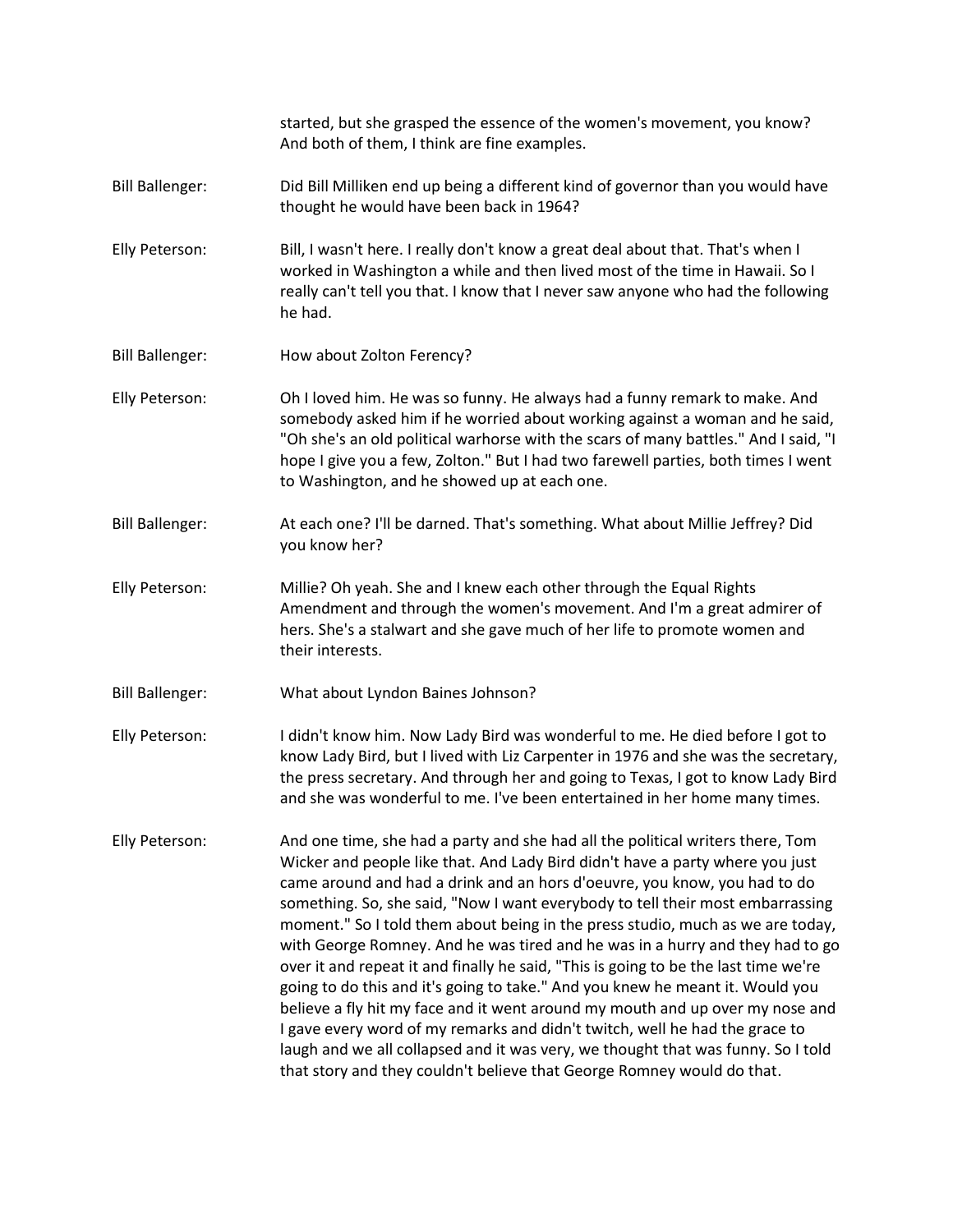| <b>Bill Ballenger:</b> | How about Barry Goldwater?                                                                                                                                                                                                                                                                                                                                                                                                                                                                                                                                                                                                                                  |
|------------------------|-------------------------------------------------------------------------------------------------------------------------------------------------------------------------------------------------------------------------------------------------------------------------------------------------------------------------------------------------------------------------------------------------------------------------------------------------------------------------------------------------------------------------------------------------------------------------------------------------------------------------------------------------------------|
| Elly Peterson:         | I never knew him very well. And I didn't really have any reason to because I<br>went to that convention for Rockefeller, Scranton and Romney, you know, one<br>of those three. And they made you feel that. And the next morning when we<br>went into our state chairman's meeting, those of us who had, oh, who had been<br>for them, were given the real cold shoulder.                                                                                                                                                                                                                                                                                   |
| <b>Bill Ballenger:</b> | What about Nelson Rockefeller?                                                                                                                                                                                                                                                                                                                                                                                                                                                                                                                                                                                                                              |
| Elly Peterson:         | Oh, I thought he was so understanding of anything you tried to do. He promoted<br>the volunteer program to the hilt. And the last campaign that he did for Ford, he<br>invited me to go with him and we flew all around Michigan together.                                                                                                                                                                                                                                                                                                                                                                                                                  |
| <b>Bill Ballenger:</b> | This was in 1976?                                                                                                                                                                                                                                                                                                                                                                                                                                                                                                                                                                                                                                           |
| Elly Peterson:         | Very fond of having him.                                                                                                                                                                                                                                                                                                                                                                                                                                                                                                                                                                                                                                    |
| Elly Peterson:         | 1976.                                                                                                                                                                                                                                                                                                                                                                                                                                                                                                                                                                                                                                                       |
| <b>Bill Ballenger:</b> | When Ford was President, running for nomination for a full term again Reagan?                                                                                                                                                                                                                                                                                                                                                                                                                                                                                                                                                                               |
| Elly Peterson:         | And Rockefeller was Vice President.                                                                                                                                                                                                                                                                                                                                                                                                                                                                                                                                                                                                                         |
| <b>Bill Ballenger:</b> | Right. Vice President, but wasn't there already a commitment that he was not<br>going to be the running mate?                                                                                                                                                                                                                                                                                                                                                                                                                                                                                                                                               |
| Elly Peterson:         | Well, the conservative group told Ford he couldn't have him.                                                                                                                                                                                                                                                                                                                                                                                                                                                                                                                                                                                                |
| <b>Bill Ballenger:</b> | Right.                                                                                                                                                                                                                                                                                                                                                                                                                                                                                                                                                                                                                                                      |
| Elly Peterson:         | So I think that was sort of an upset for Nelson. He enjoyed that and he said, he<br>told me once that he would have gone to work as Gerry Ford's Chief of Staff if<br>he had been wanted because he believed so strongly in the fact that the<br>Republicans needed to govern this country. But they didn't                                                                                                                                                                                                                                                                                                                                                 |
| <b>Bill Ballenger:</b> | Right. Well, when you talk about the action program that you had and<br>Rockefeller's interested in it and Romney's interested in it, is one of the reasons<br>that you were so committed to that because you felt that the Republican Party<br>of the two major parties in particular, had to demonstrate that they were a real<br>grassroots, people oriented party, they had to overcome this stigma that<br>probably still applied to a certain extent since Herbert Hoover in the 1930s that<br>the party, the Republicans were the fat cats and the country club people who<br>didn't really care about what was going on and this was a way to show? |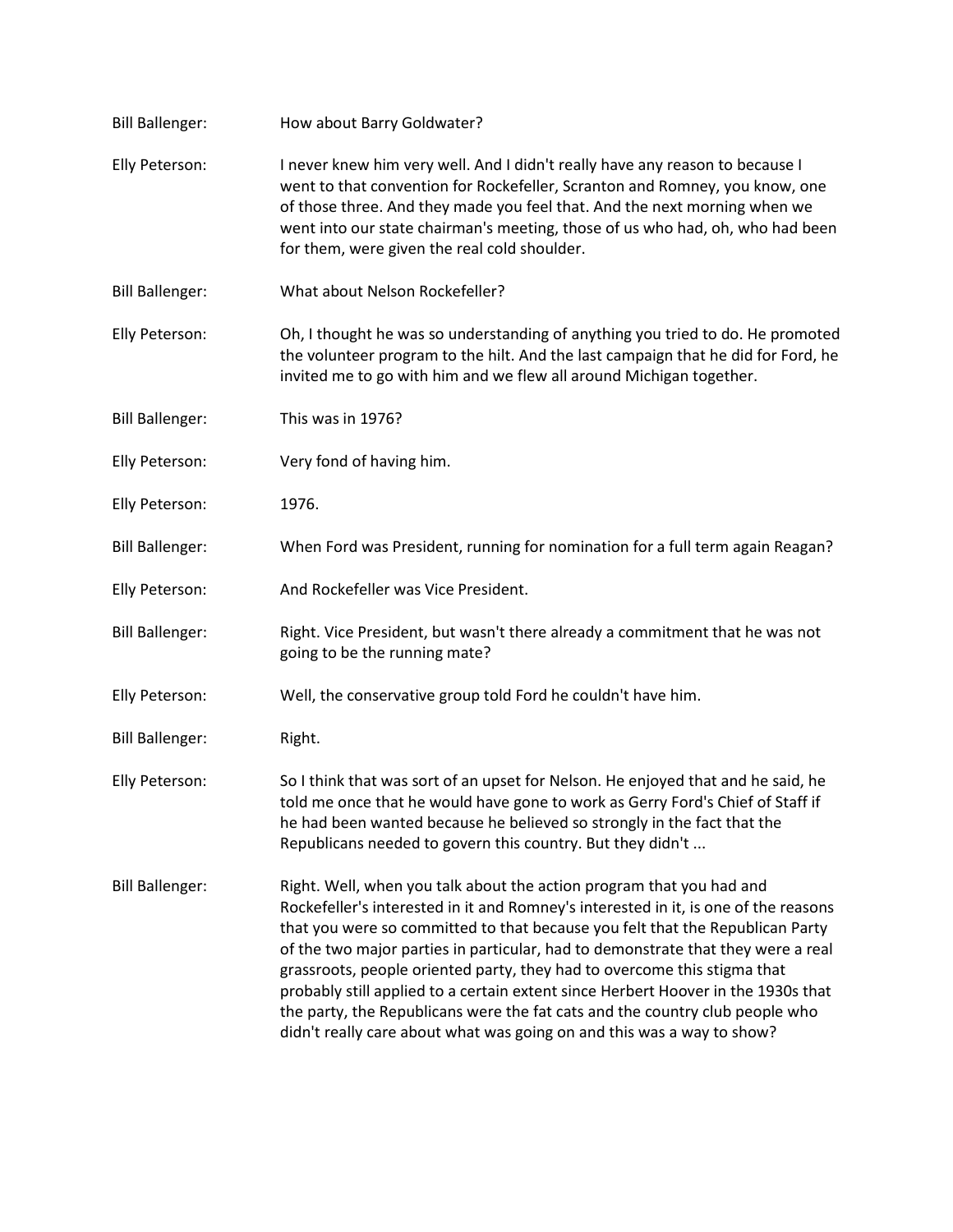| Elly Peterson:         | Well that, and also, if you looked at the community, so many of the volunteers<br>were Republicans. And it seemed to me that that could all tie in together and it<br>would be beneficial. And it was, it was when we did it.                                                                                                      |
|------------------------|------------------------------------------------------------------------------------------------------------------------------------------------------------------------------------------------------------------------------------------------------------------------------------------------------------------------------------|
| <b>Bill Ballenger:</b> | Let me ask you this. What do you see as the major difference as you understand<br>it, even though I know you haven't been really involved in politics much since<br>the early or mid '70s, between the way politics was practiced in the '50s and<br>'60s, your heyday, and what you see of it today?                              |
| Elly Peterson:         | I can tell you exactly. And I can tell you that there'd be hundreds who agree with<br>me. The lack of civility. There is no civility in politics today.                                                                                                                                                                            |
| Elly Peterson:         | I don't like the name calling. I don't like the innuendos about people. I don't like<br>the personality challenges all the time. And it breaks my heart, especially, to see<br>Republicans doing that kind of thing. I think it's low and that's one difference.                                                                   |
| Elly Peterson:         | And the other one is the emphasis on money. I can't imagine, I mean that<br>Huffington, or whatever his name was in California, spending 30 million dollars<br>of his own money. And then these men setting up their own PACs so then with<br>that money, they can buy people. I just don't think politics is on the level it was. |
| <b>Bill Ballenger:</b> | So back in the '50s and '60s, even though you had bitter fights with people like<br>Neil Staebler and John Swainson and Zolton Ferency, and your adversaries in the<br>organizational ranks of the Democratic Party, you didn't feel this personal<br>venom and animosity and hostility toward these people, or they toward you?   |
| Elly Peterson:         | No, no.                                                                                                                                                                                                                                                                                                                            |
| <b>Bill Ballenger:</b> | It seems to be evident today.                                                                                                                                                                                                                                                                                                      |
| Elly Peterson:         | It wasn't. It was bitter fights as far as organizing getting your vote out was<br>concerned. But I never thought of calling one of those unless it was something<br>in joke, you know. Neil Staebler and his wife were very good friends of mine. We<br>would appear together on programs.                                         |
| Elly Peterson:         | No, there was none of that. I remember during the Constitutional Convention,<br>that Harriet Phillips was the Democratic Vice Chairman, we'd debate that, then<br>we'd go off together for coffee. And there was nothing, it just wasn't personal.                                                                                 |
| <b>Bill Ballenger:</b> | It wasn't the same.                                                                                                                                                                                                                                                                                                                |
| Elly Peterson:         | And the way they talk now is, to me, is unbelievable.                                                                                                                                                                                                                                                                              |
| <b>Bill Ballenger:</b> | What about the influence of Political Action Committees? You talk about<br>campaign finance and money in campaigns.                                                                                                                                                                                                                |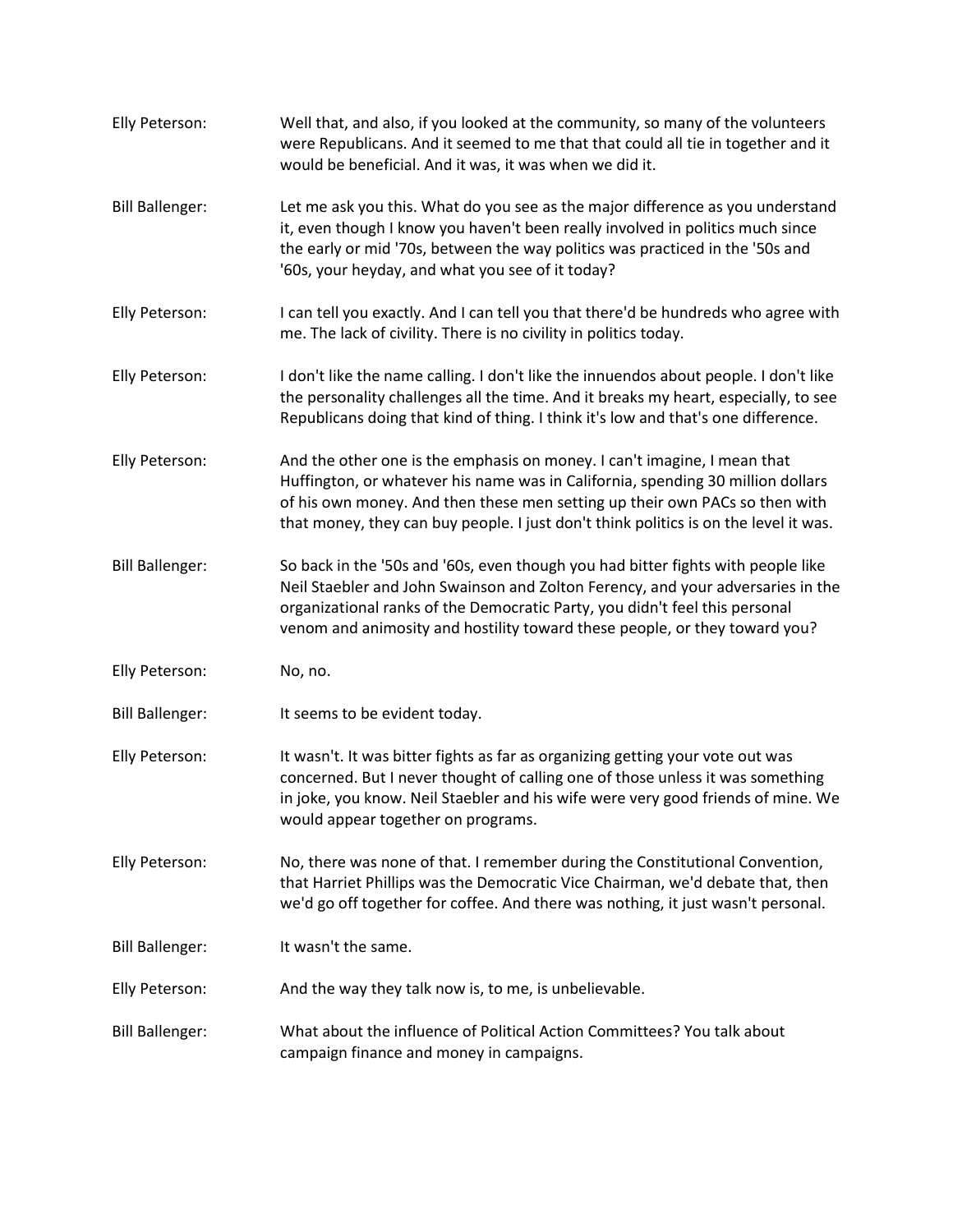| Elly Peterson:         | Very bad. Very bad. I disapprove of them. You know, back in our day, we did try<br>to get the doctors involved. Prior to my years, doctors hadn't been involved and<br>we did get them involved. But these PACs with their money, capable of buying<br>those, I just don't approve of.                                                                                                                                      |
|------------------------|-----------------------------------------------------------------------------------------------------------------------------------------------------------------------------------------------------------------------------------------------------------------------------------------------------------------------------------------------------------------------------------------------------------------------------|
| <b>Bill Ballenger:</b> | What about the role of the media in politics today? I mean television, radio, the<br>newspapers, how is it different today than it was in the '50s and '60s and<br>whatever difference there is, is it good, bad, whatever?                                                                                                                                                                                                 |
| Elly Peterson:         | The media in those days would not have written as much about people's<br>personal life. Witness Jack Kennedy and a dozen of others you could name. They<br>just didn't do it.                                                                                                                                                                                                                                               |
| <b>Bill Ballenger:</b> | You think that was a proper thing for them to have done, they shouldn't have<br>written about it?                                                                                                                                                                                                                                                                                                                           |
| Elly Peterson:         | I think they could have written about it. But I don't think they have to harp on it.                                                                                                                                                                                                                                                                                                                                        |
| <b>Bill Ballenger:</b> | The saturation is overkill?                                                                                                                                                                                                                                                                                                                                                                                                 |
| Elly Peterson:         | Yeah, the saturation, there's just too many of them, I suppose. Maybe that's the<br>answer. But these talk show hosts that preach this venom and hatred, you know<br>we got to get an assault rifle in everybody's hands.                                                                                                                                                                                                   |
| <b>Bill Ballenger:</b> | You think that kind of talk might have contributed to something like the<br>Oklahoma City tragedy or some of these other things?                                                                                                                                                                                                                                                                                            |
| Elly Peterson:         | I don't think it makes people feel that it isn't, some people probably feel it isn't<br>too bad. I just don't think we're a nation that ought to talk about being a Judeo-<br>Christian nation on one side and then have your airwaves spewing out hatred.<br>And they do spew it out.                                                                                                                                      |
| Elly Peterson:         | I mean, for example, I worked all my life to help women. I wanted to them to be<br>able to go to school, I wanted to them to have good jobs, I wanted to them to<br>be able to be president, but Rush Limbaugh calls me a Nazi, what's he call me, a<br>Nazi feminist or something?                                                                                                                                         |
| <b>Bill Ballenger:</b> | A Femi-Nazi.                                                                                                                                                                                                                                                                                                                                                                                                                |
| Elly Peterson:         | Yeah, a Femi-Nazi. What, I mean those things aren't necessary. He can point out<br>where I'm wrong.                                                                                                                                                                                                                                                                                                                         |
| <b>Bill Ballenger:</b> | What about some of the social-cultural issues that didn't exist really as issues<br>back in the '60s that do exist now? Abortion, in particular, gay rights, things like<br>that? These things never came up. If they had come up, would have probably<br>found yourself you know, feeling the way Barry Goldwater does today, what are<br>these issues doing in politics? Because Barry Goldwater, ironically, even though |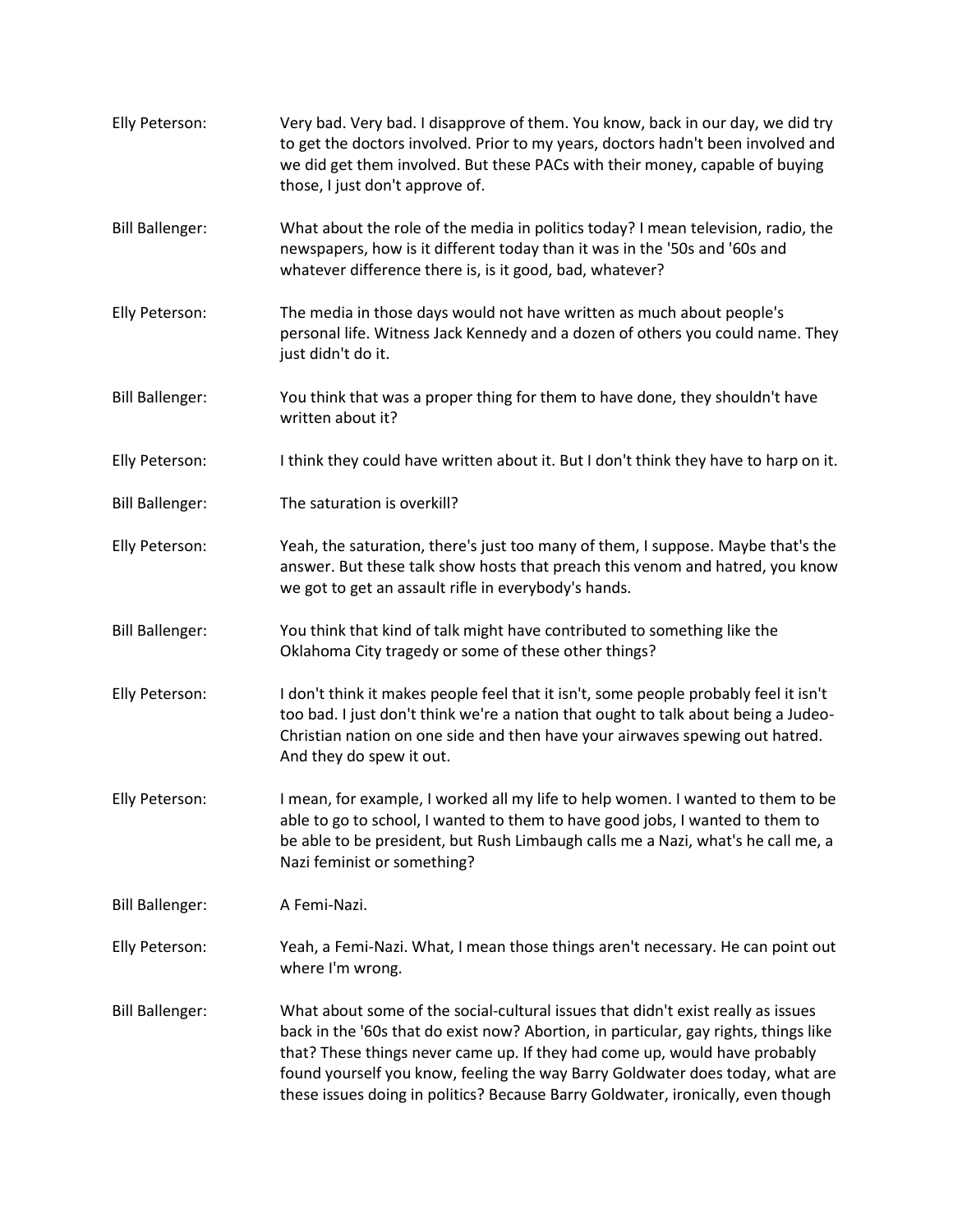he was supposedly a right-wing conservative Republican against whom basically you were opposed within your party. Elly Peterson: Yeah, but he's changed. Bill Ballenger: Well, has he changed, or is he now just speaking out on issues that weren't there, then? Elly Peterson: That might be the truth of it. Bill Ballenger: Because he's a Libertarian. Elly Peterson: I mean, we never discussed abortion, and to this day, I don't feel abortion is a political issue. It ought to be. Of course, I am pro-choice, because I believe a woman should have the choice what she wants to do with her own body. I don't think some legislator ought to tell her. But we never discussed that. Elly Peterson: Of course the Equal Rights Amendment came up, and I was strong for that and that did create some problems because while most of the states except the South passed it, for example, the Mormon Church came out against it and poor George Romney had always been a supporter of women's rights, then he had to follow his Church. I do believe that that Church then helped defeat Mitt Romney in the Massachusetts Senate. Elly Peterson: So that was the beginning, I think of social issues that divided people. Bill Ballenger: Did that drive any kind of a wedge between you and George Romney and some of the people with whom you'd been allied, back in the '60s, issues like that? Elly Peterson: No. No, George and Lenore Romney have always been my friends and we keep in touch and talk to each other. I was an admirer of Mitt Romney's, I think he's a very fine young man. But I do think that churches ought not to be in politics. Bill Ballenger: Let me ask you about your last two political campaigns, particularly in 1972, when you thought maybe you were out of politics, you were done with politics. You had just completed your second stint as Assistant Chairman of the Republican National Committee and then a rather obscure probate judge from Calhoun County named Mary Coleman decided she wanted to run for the state Supreme Court. Bill Ballenger: There had never been a woman on the Supreme Court, what happened? Elly Peterson: Well, she called me and asked me if I would work for her and if I would help her. It appealed to me and then I found out that every probate judge had signed a petition asking her to run and said they would support her. Well that in itself was an interesting sort of thing. So, I did come with her and took her to the Convention. Of course, she won the first nomination overwhelmingly and she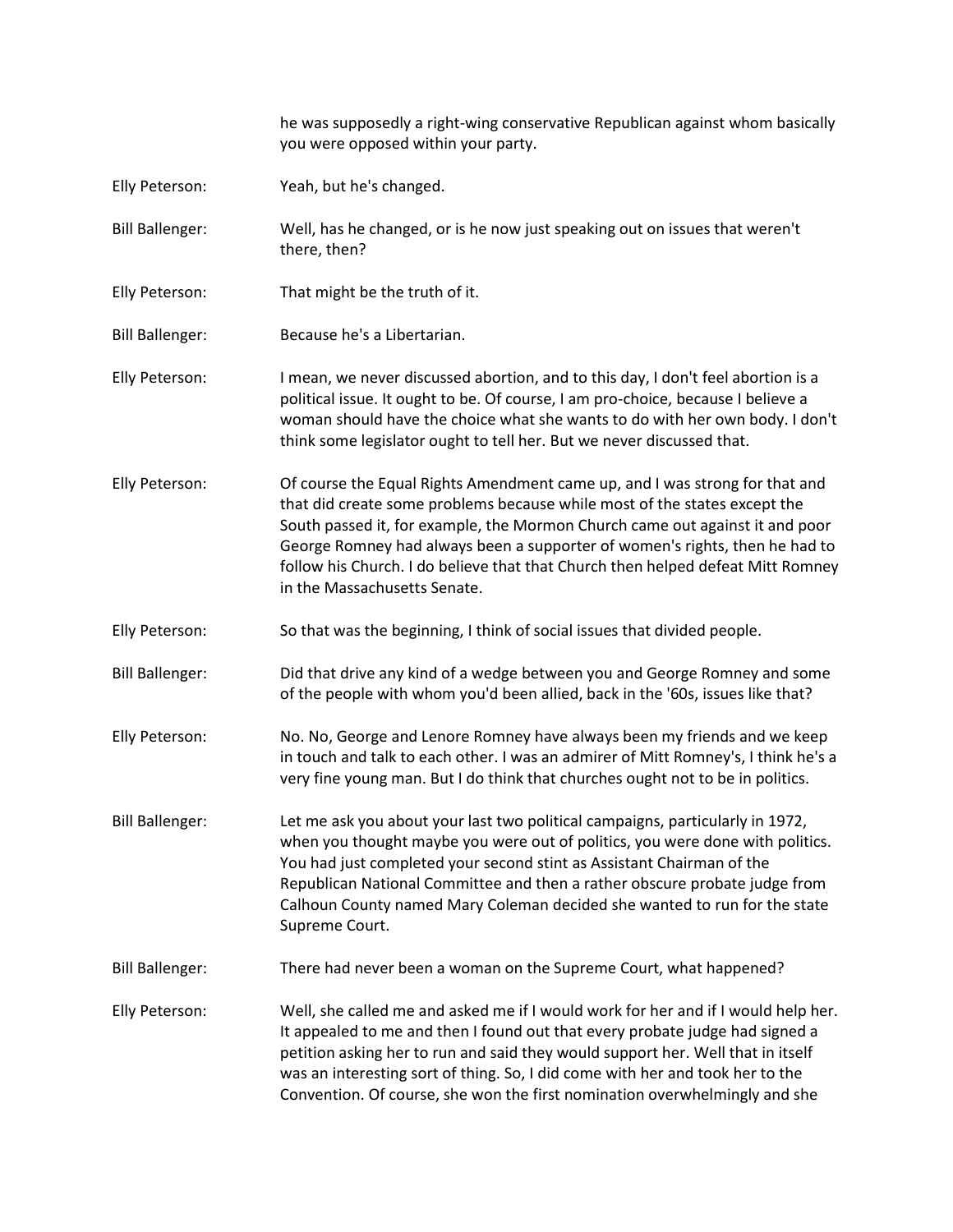|                        | probably ran one of the best campaigns I've ever worked in, because she<br>worked hard and didn't spend a lot of money and gave it everything she had.                                                                                                                                                                                                                                                                                                                                              |
|------------------------|-----------------------------------------------------------------------------------------------------------------------------------------------------------------------------------------------------------------------------------------------------------------------------------------------------------------------------------------------------------------------------------------------------------------------------------------------------------------------------------------------------|
| Elly Peterson:         | She was known all over the state. She belonged to so many things, Bill, that you<br>could tap into, like women's organizations and the probate judges came through<br>for her. Oh my heavens. Not a hundred percent, but I'd say 95 percent came<br>through and did something for her.                                                                                                                                                                                                              |
| <b>Bill Ballenger:</b> | And then she was elected with Charles Leaven, who is still on the Court.                                                                                                                                                                                                                                                                                                                                                                                                                            |
| Elly Peterson:         | Yes.                                                                                                                                                                                                                                                                                                                                                                                                                                                                                                |
| <b>Bill Ballenger:</b> | The two of them were elected, he was an independent, she later became Chief<br>Justice.                                                                                                                                                                                                                                                                                                                                                                                                             |
| Elly Peterson:         | Yes, she did. And then she and Creighton retired and moved to Florida, where<br>they both had ill health and he died. I still keep in touch with her and she was so<br>thrilled that another woman was elected to the Court, this last year.                                                                                                                                                                                                                                                        |
| <b>Bill Ballenger:</b> | Yeah, well not only are there two women on the Court, there are three.                                                                                                                                                                                                                                                                                                                                                                                                                              |
| Elly Peterson:         | There are three. Yeah.                                                                                                                                                                                                                                                                                                                                                                                                                                                                              |
| <b>Bill Ballenger:</b> | Two of them are Democrats, and one a Republican. Maybe she wouldn't like<br>that so much, but she likes three women. Let me ask, in 1976, then, wasn't<br>there an effort to recruit you, one more time? To get into a political campaign?                                                                                                                                                                                                                                                          |
| Elly Peterson:         | Yeah. Well, Gerry Ford, of course knew me and I don't think he knew a lot of<br>women who had been involved nationally, and so he wanted me to come down<br>and help with the campaign and I went down about a month or two before the<br>Convention and tried to organize women and had some success in it.                                                                                                                                                                                        |
| Elly Peterson:         | Then of course he won the Convention and these things are so unhappy to me<br>when people are so mean.                                                                                                                                                                                                                                                                                                                                                                                              |
| <b>Bill Ballenger:</b> | That was running against Reagan for the nomination.                                                                                                                                                                                                                                                                                                                                                                                                                                                 |
| Elly Peterson:         | Yeah. And Betty's box was right about the Texas delegation and they would, oh,<br>call out the worst things, and when Nancy came in across the hall, we didn't<br>have to see her and they were talking and laughing and all and so then the<br>Texas delegation really went. But anyway, he won that and I did not want to<br>work in that campaign, because I did not feel I was conservative as the people<br>he had hired, like Stewart Spencer and all of that group and so I left. I retired. |
| <b>Bill Ballenger:</b> | So once he got the nomination, you said, "Thanks but no thanks," in terms of<br>working in the general election.                                                                                                                                                                                                                                                                                                                                                                                    |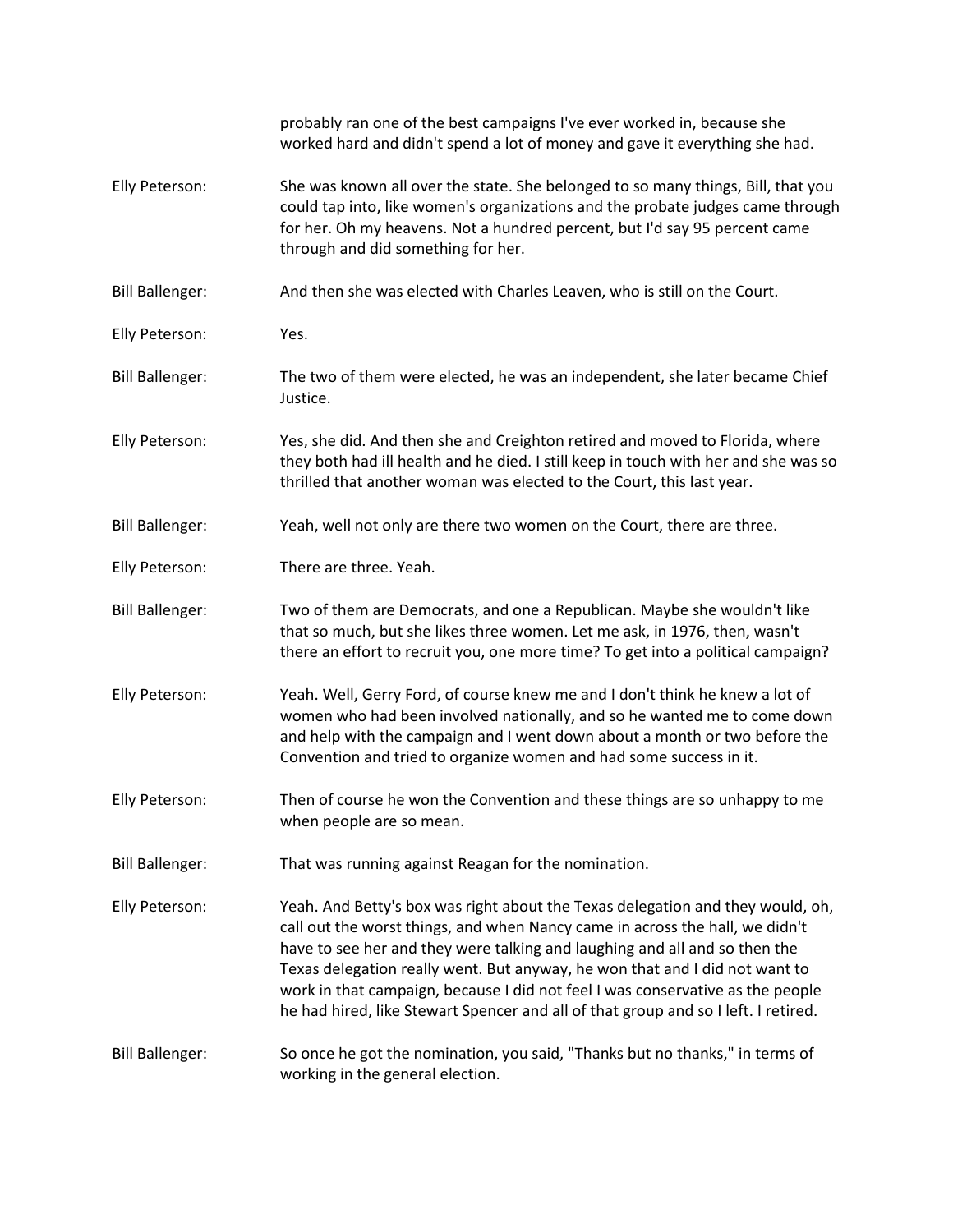Elly Peterson: But he found me at my brother's in Southern Illinois, and James Baker called me and he said, "Well, that President Ford wanted me back." I was very foolish, I shouldn't have gone, because I really didn't have the rapport with the leadership that I'd had before. But I did what I could. Bill Ballenger: So you did work for him between then and November? Elly Peterson: Yes. Bill Ballenger: Organizing what? Mainly women's groups, nationally? Elly Peterson: Mainly women and the ethnics. Bill Ballenger: Okay. Let me mention one thing, I just misspoke myself a minute ago. You'll be happy, and so would Mary Coleman. Actually, two of the three women on the Court right now are Republican. Elly Peterson: Or are they? Bill Ballenger: Dorothy Comstock-Riley and Betty Weaver, they're both Republicans and it's Patty Boyle who's a Democrat. Let me just ask you, a last few questions about being a woman as a Party Chairman. Did you consider yourself a trailblazer? Did you consider yourself what is called today a feminist? I mean, feminism didn't really exist as a real term, then, but I mean, how beyond everything you've said so far, did you look at what you were doing, as a woman? Did you feel that you were carrying a banner, for femininity or anything like that? Elly Peterson: No. I tell you, in the beginning, I have copies of my speeches when I said I was not a feminist. But I did believe that women should have the doors open to them because there were no women Presidents of universities and there weren't a lot of them in medical school and all of those things, and that was what I was interested in. Elly Peterson: You know, you can't be for women and then just pick out my group of friends, you know. And so some of the women were strident and some of 'em were crude, but they're still women. I did come under a lot of complaints about that. But I took over the National Co-Chairman with Liz Carpenter and we traveled the nation, but we could make no headway in the Southern legislature at all. They were not gonna have women in that position. Bill Ballenger: Let me ask you, was it a net asset, or a net liability to be a woman, as a Party Chairman. Were you able to use the fact that you were a woman in some ways that a man in your situation wouldn't have been able to utilize the position, take advantage of certain things? Or was it overall, did you feel you were always kind of swimming upstream? Or didn't it make any difference at all?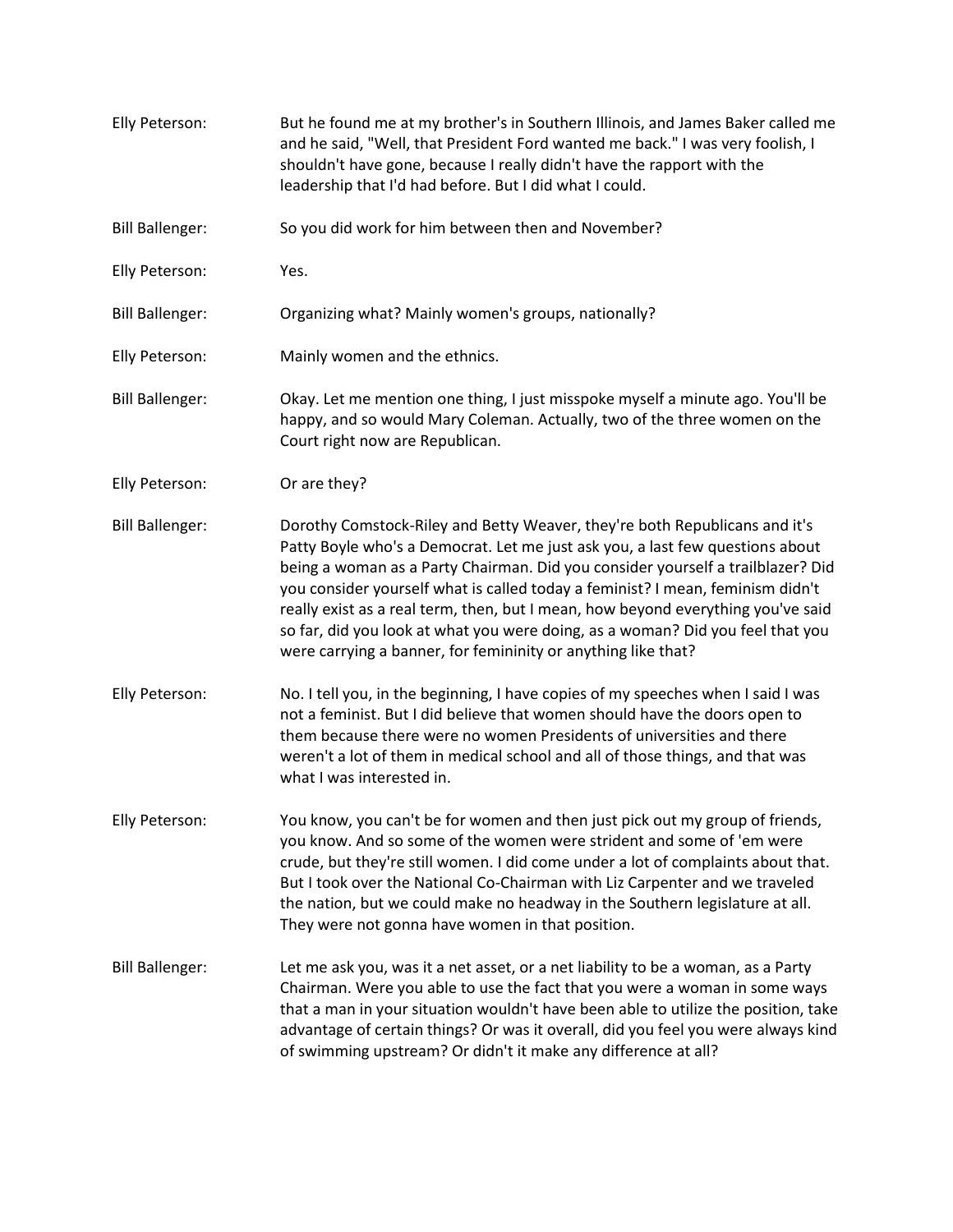| Elly Peterson:         | I think it made a difference, in that women rallied around me, and every county<br>had women that were involved. Just a couple weeks ago, the Wallbridges, from<br>Gladstone, MI stopped to see me in North Carolina and she told about how<br>excited she had been in politics in those days and yet she's out of politics now. I<br>think that my being a woman did help get women involved, but I just didn't have<br>much problem here. I'd been all over the state and the men just sort of<br>accepted me, and I didn't have any problem with them.                                                 |
|------------------------|-----------------------------------------------------------------------------------------------------------------------------------------------------------------------------------------------------------------------------------------------------------------------------------------------------------------------------------------------------------------------------------------------------------------------------------------------------------------------------------------------------------------------------------------------------------------------------------------------------------|
| <b>Bill Ballenger:</b> | How do you feel women are doing in politics today? Both as office holders<br>around the country, whether they're US Senators or Congresspersons, or in<br>state legislatures and as Party Officials, compared to 30 years ago?                                                                                                                                                                                                                                                                                                                                                                            |
| <b>Bill Ballenger:</b> | Let's put it this way, obviously there's been some progress, but do you feel<br>they're doing as well, as they should be doing?                                                                                                                                                                                                                                                                                                                                                                                                                                                                           |
| Elly Peterson:         | No.                                                                                                                                                                                                                                                                                                                                                                                                                                                                                                                                                                                                       |
| <b>Bill Ballenger:</b> | And if not, why not?                                                                                                                                                                                                                                                                                                                                                                                                                                                                                                                                                                                      |
| Elly Peterson:         | Well, I don't know, I think we get a few more each time, but then we might lose<br>some, but it's sort of like pedaling up the hill and I don't think that women have<br>advanced as far as they could. And yet, I see so many women Presidents of<br>universities and that's a thrill and I don't think they do as well in politics. For<br>example, it sort of grieves me that I don't even know who the National Assistant<br>Chairman is, I've never read a word about her, in the paper. All you read about<br>are the Chairmen, the men. So I don't think they have quite the coverage,<br>perhaps. |
| <b>Bill Ballenger:</b> | Do you think there could be a woman Republican Chairman of the National<br>Party, today. Is the National Party ready for that?                                                                                                                                                                                                                                                                                                                                                                                                                                                                            |
| Elly Peterson:         | They had one, you know. Mary Louise Smith, from Iowa was chair, when George<br>Bush was there.                                                                                                                                                                                                                                                                                                                                                                                                                                                                                                            |
| <b>Bill Ballenger:</b> | Right, right. She ran into a lot of trouble, though.                                                                                                                                                                                                                                                                                                                                                                                                                                                                                                                                                      |
| Elly Peterson:         | Yeah, that's right, she did. I've never talked to Mary Louise about it, so I don't<br>know if she felt that was because she was a woman or not. I always found her to<br>be a level head, but I wasn't that closely associated with her. But I don't think<br>you would see it happening today, because you just don't see women involved<br>at that level in party politics.                                                                                                                                                                                                                             |
| <b>Bill Ballenger:</b> | On the conservative liberal scale, what did you consider you were when you ran<br>for the US Senate in 1964?                                                                                                                                                                                                                                                                                                                                                                                                                                                                                              |
| Elly Peterson:         | A moderate, I suppose.                                                                                                                                                                                                                                                                                                                                                                                                                                                                                                                                                                                    |